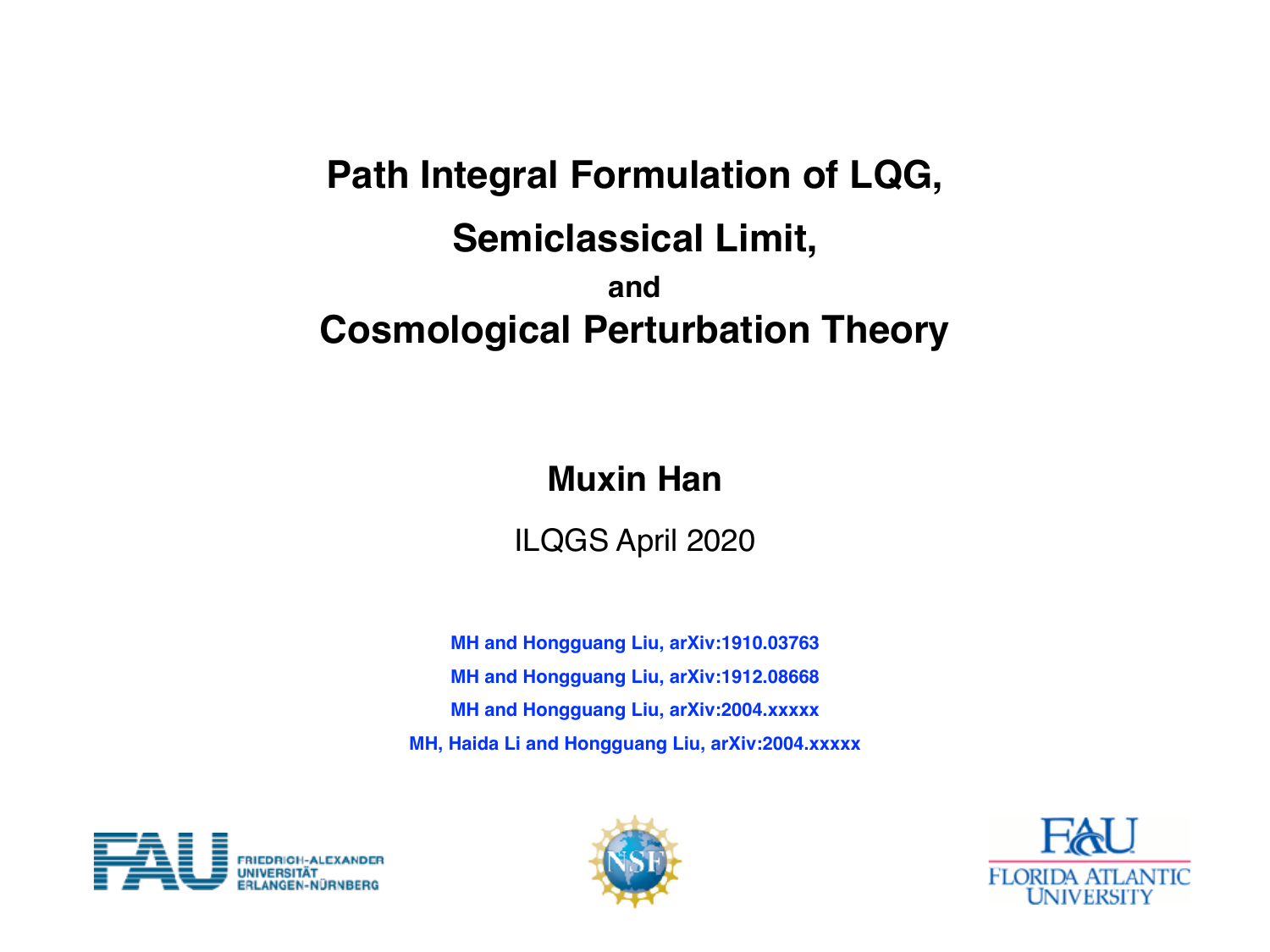#### **Outline**

- **Review / introduce the path integral formulation of reduced phase space LQG**
- **Semiclassical limit and equations of motion (EOMs)**
- **Comparing with spin foam formulation**
- **Cosmological perturbation theory from full LQG**
- **Relation with Numerical Relativity**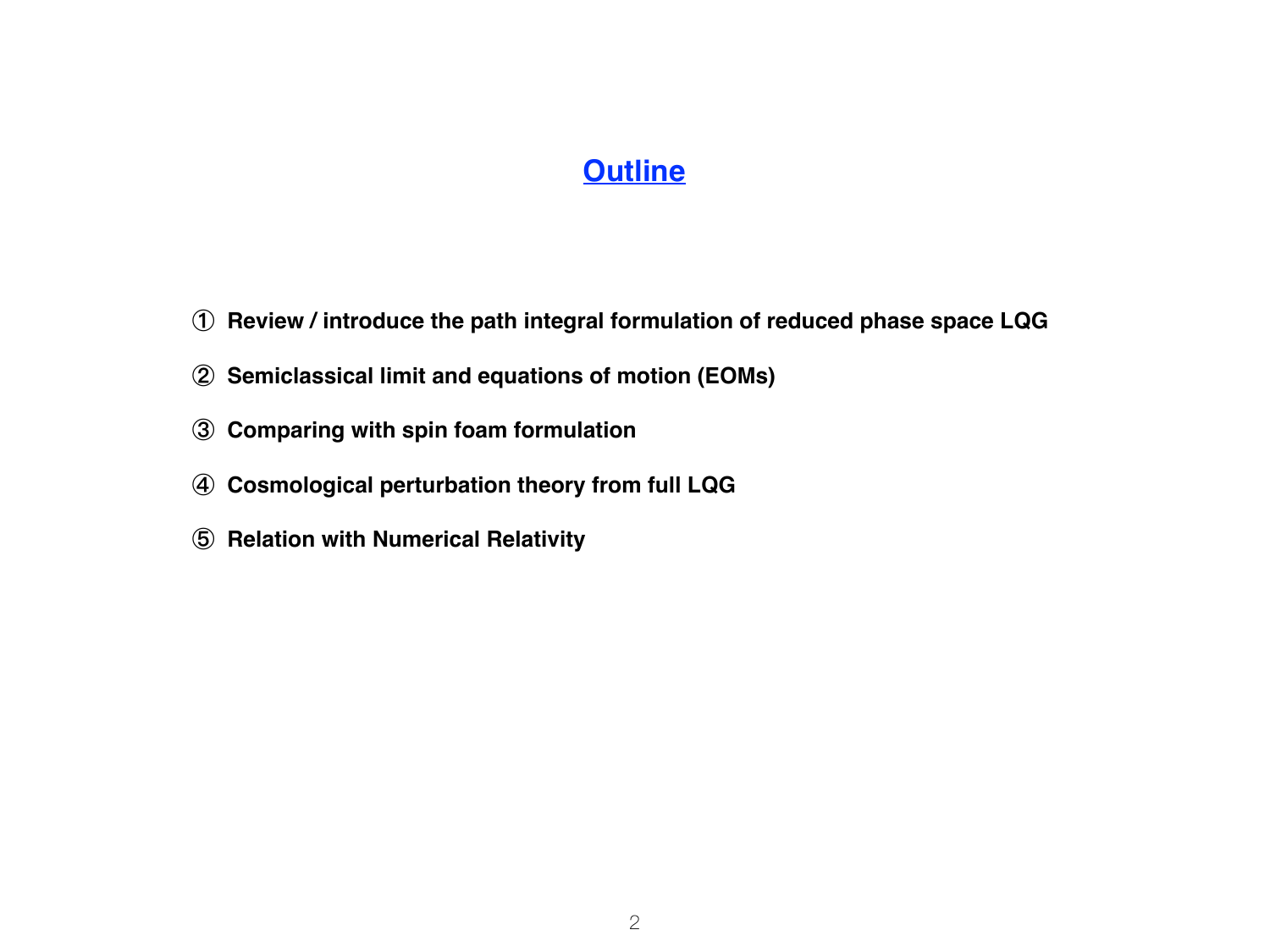#### **Outline**

- **Review / introduce the path integral formulation of reduced phase space LQG**
- **Semiclassical limit and equations of motion (EOMs)**
- **Comparing with spin foam formulation**
- **Cosmological perturbation theory from full LQG**
- **Relation with Numerical Relativity**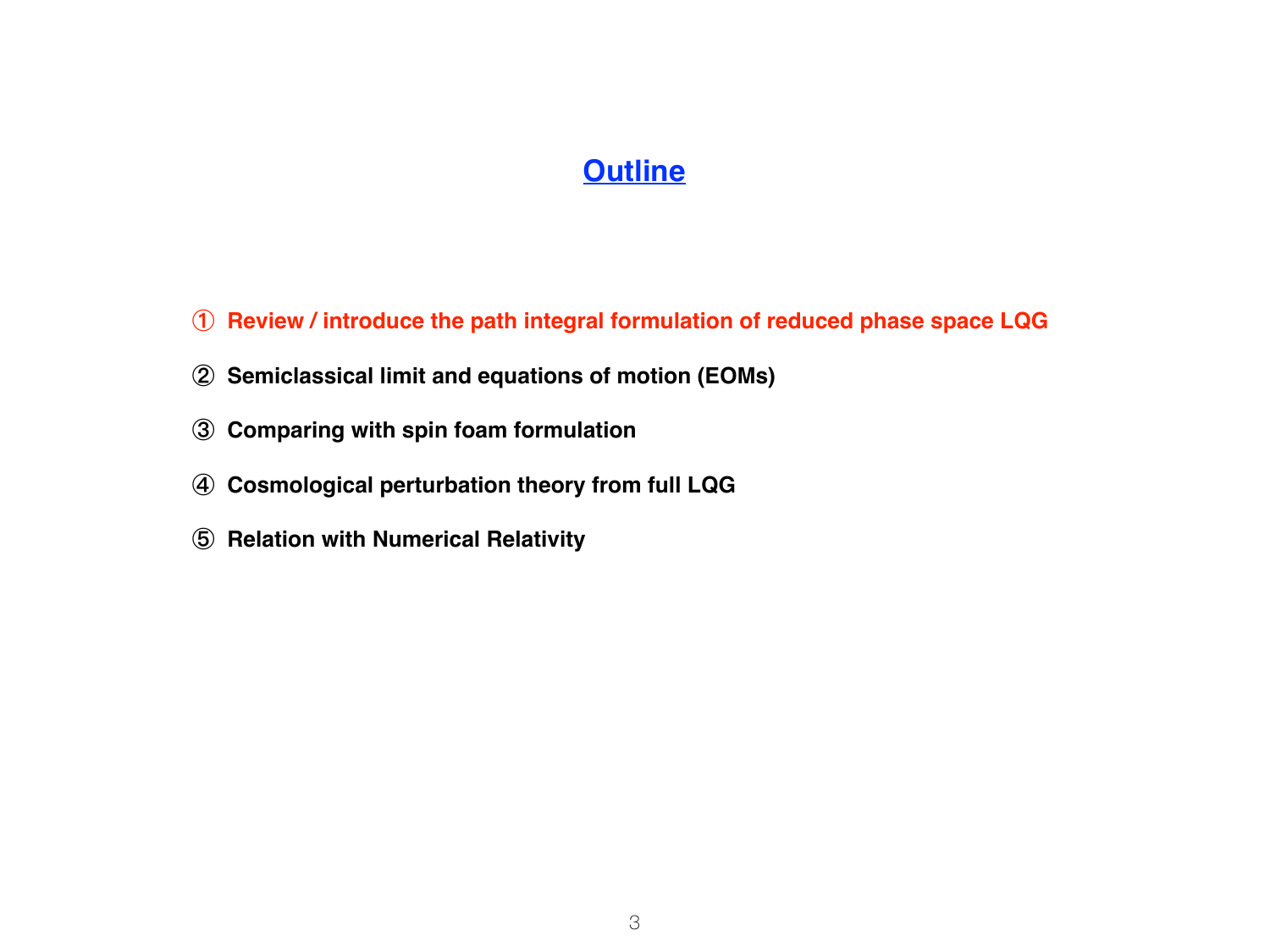**3 scenarios of deparametrized models: gravity coupled to**

**• Brown-Kuchar dust**

$$
S_{BKD}\left[\rho, g_{\mu\nu}, T, S^j, W_j\right] = -\frac{1}{2} \int d^4x \sqrt{|\det(g)|} \rho \left[g^{\mu\nu} U_\mu U_\nu + 1\right], \quad U_\mu = -\partial_\mu T + W_j \partial_\mu S^j
$$

**• Gaussian dust**

$$
S_{GD}\left[\rho, g_{\mu\nu}, T, S^j, W_j\right] = -\int d^4x \sqrt{|\det(g)|} \left[\frac{\rho}{2} \left(g^{\mu\nu}\partial_\mu T \partial_\nu T + 1\right) + g^{\mu\nu}\partial_\mu T \left(W_j \partial_\nu S^j\right)\right]
$$

**• Massless real scalar field**

$$
S_{\phi}\left[g_{\mu\nu},\phi\right] = -\frac{1}{2}\int d^{4}x\sqrt{|\det(g)|}g^{\mu\nu}\partial_{\mu}\phi\partial_{\nu}\phi
$$

**Brown and Kuchar 1994 Giesel and Thiemann 2007**

**Kuchar and Torre 1990 Giesel and Thiemann 2015**

**Rovelli and Smolin 1993 Domagala, Giesel, Kaminski, and Lewandowski 2010**

**Dirac observables = parametrizing gravity variables with values of dust fields**

 $T(x) \equiv \tau$ ,  $S^{j}(x) \equiv \sigma^{j}$ *τ***: physical time variable**  *σ***: physical space variable** **Rovelli 2001 Dittrich 2004 Thiemann 2004**

**Gravity Dirac observables**

$$
A(\sigma, \tau) = A(x) \Big|_{T(x) \equiv \tau, S^j(x) \equiv \sigma^j}, \quad E(\sigma, \tau) = E(x) \Big|_{T(x) \equiv \tau, S^j(x) \equiv \sigma^j}
$$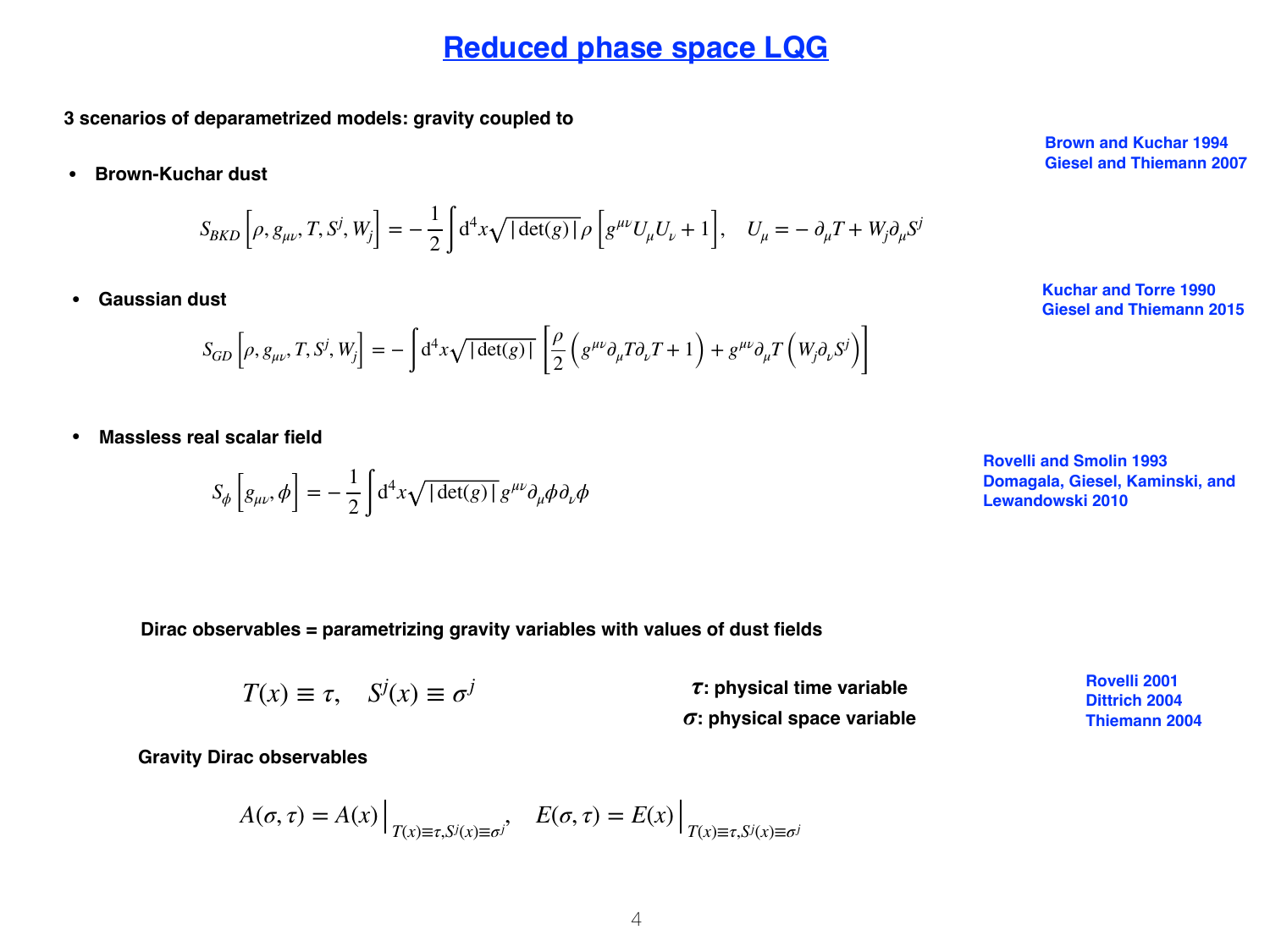**Canonical structure of Dirac observables:** 

 $\left\{ E_a^i(\sigma,\tau), A_f^b(\sigma',\tau) \right\} =$ 1 2  $\kappa \beta \delta^i_j \delta^b_a \delta^3$  (*σ*, *σ*΄)

**Solving constraints (Abelianized constraints):** 

$$
C^{tot} = P + h(p, q, \partial_{\alpha} T) \approx 0, \quad C_j^{tot} = P_j + S_j^{\alpha} \left[ C_{\alpha}(p, q) + P \partial_{\alpha} T \right] \approx 0
$$

*a,b,c…***: SU(2) indices** *i,j,k,…***: spatial indices of the dust space (space of** *σ***'s, slice with constant** *τ***)**

$$
\kappa=16\pi G
$$

*<i>P*: **momentum** of *T* 

 $P_i$ : **momentum** of  $S_i$ 

**Physical Hamiltonian (generating** *τ* **evolution):** 

$$
\frac{\mathrm{d}f}{\mathrm{d}\tau} = \{\mathbf{H}_0, f\}, \quad \mathbf{H}_0 = \int_{\mathcal{S}} d^3 \sigma \, h
$$

**• Brown-Kuchar dust**

**Giesel and Thiemann 2007**

$$
\mathbf{H}_0 = \int_{\mathcal{S}} d^3 \sigma \sqrt{\mathcal{C}(\sigma, \tau)^2 - \frac{1}{4} \sum_{a=1}^3 \mathcal{C}_a(\sigma, \tau)^2}
$$

**• Gaussian dust**

**Giesel and Thiemann 2015**

$$
\mathcal{C} = \frac{1}{\kappa} \left[ F_{jk}^a - (\beta^2 + 1) \varepsilon_{ade} K_j^d K_k^e \right] \varepsilon_{abc} \frac{E_b^j E_c^k}{\sqrt{\det(q)}} + \frac{2\Lambda}{\kappa} \sqrt{\det(q)}
$$

$$
\mathcal{C}_a = \frac{4}{\kappa \beta} F_{jk}^b \frac{E_a^j E_b^k}{\sqrt{\det(q)}}
$$

$$
\mathbf{H}_0 = \int_{\mathcal{S}} \mathrm{d}^3 \sigma \ \mathcal{C}(\sigma, \tau)
$$

**Physical requirements:**  $\mathscr{C}<0$ .

and 
$$
\mathcal{C}^2 - \frac{1}{4} \sum_{a=1}^3 \mathcal{C}_a^2 > 0
$$
 (for BK dust)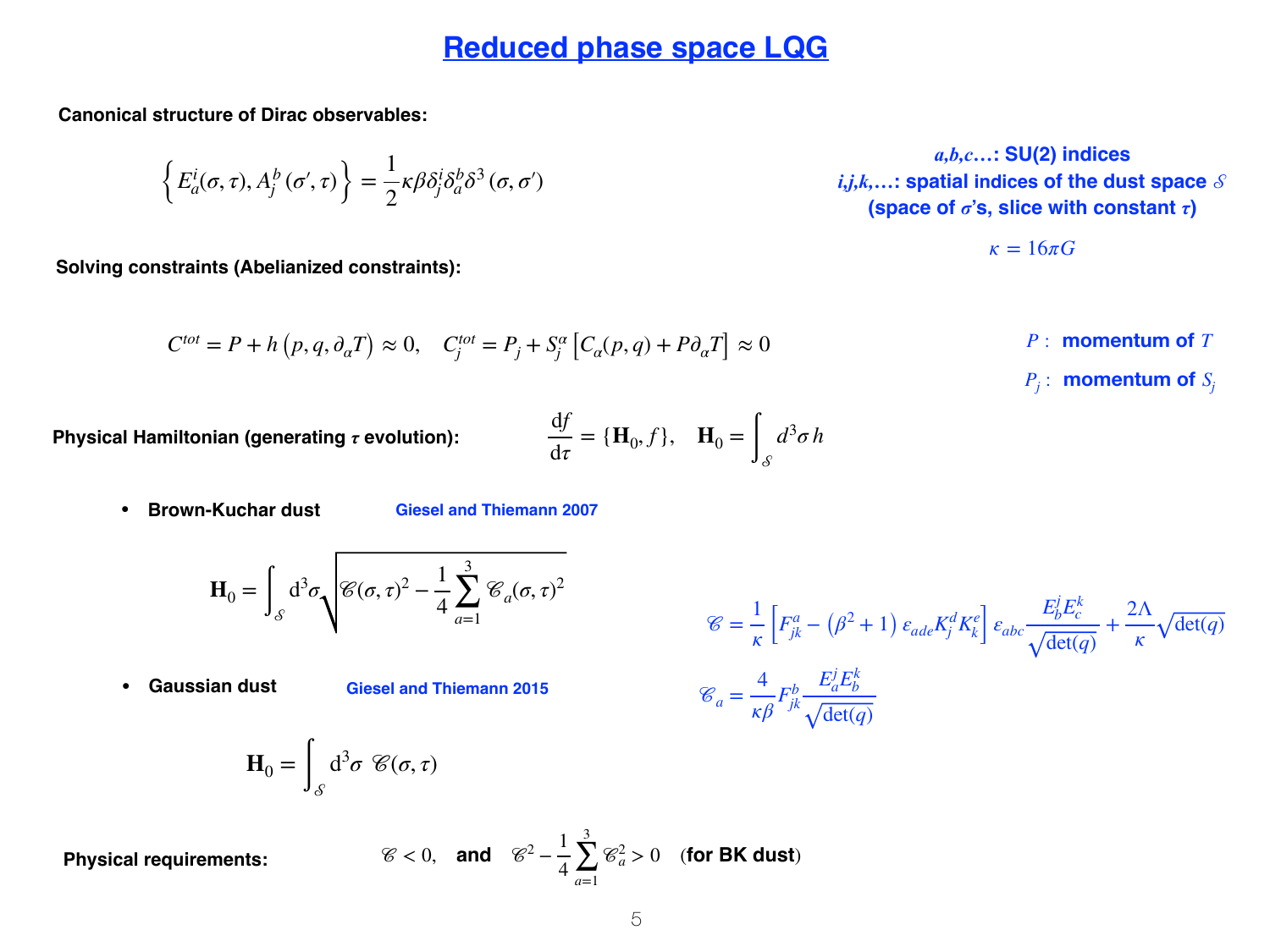The quantization is on a fixed graph  $\gamma$  on the space without boundary

(e.g.  $\gamma$  is a cubic lattice partitioning 3-torus,  $\mathscr{S}\simeq T^3$ )

**Holonomy and flux at every edge (Dirac observables)**

$$
h(e) := \mathscr{P} \exp \int_{e} A, \quad \text{and} \quad p^{a}(e) := -\frac{1}{2\beta a^{2}} \operatorname{tr} \left[ \tau^{a} \int_{S_{e}} \varepsilon_{ijk} \mathrm{d} \sigma^{i} \wedge \mathrm{d} \sigma^{j} h \left( \rho_{e}(\sigma) \right) E_{b}^{k}(\sigma) \tau^{b} h \left( \rho_{e}(\sigma) \right)^{-1} \right]
$$

 $\tau^a = -i$ (**Pauli** matrix)<sup>*a*</sup>

$$
\mathcal{H}_{\gamma}^{0} = \otimes_{e} L^{2}(\mathrm{SU}(2)) \qquad \qquad \longrightarrow \qquad \mathcal{H}_{\gamma}
$$

**Gauss constraint is imposed quantum mechanically**

ℋ **is already physical Hilbert space because it is constructed with Dirac observables** *<sup>γ</sup>*

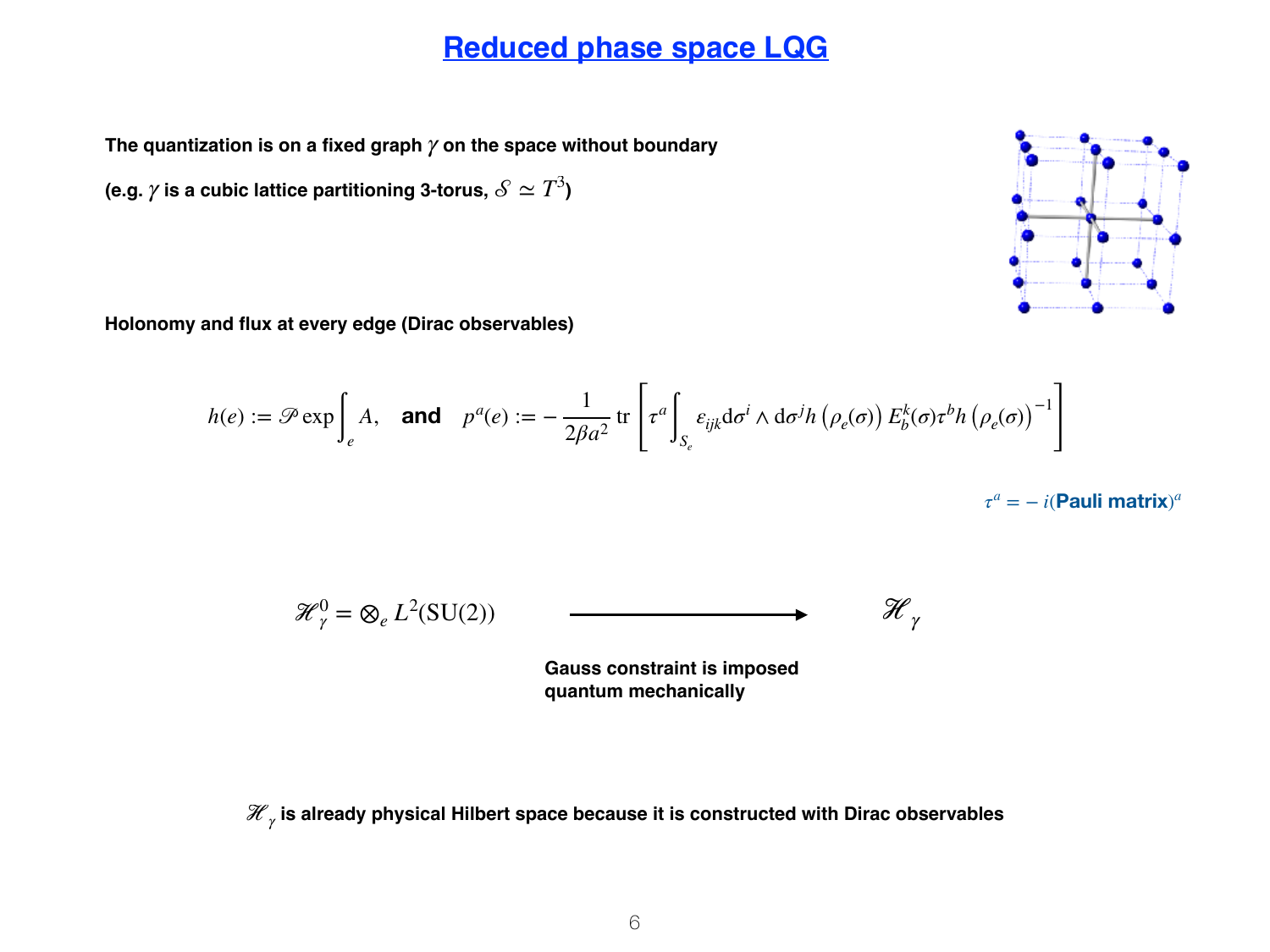**Non-graph-changing Hamiltonian: Positive and self-adjoint**

**Brown-Kuchar/Gaussian dust** *v*∈*V*(*γ*)  $\left| \hat{M}^{\dagger}_{-}(v) \hat{M}^{\phantom{\dagger}}_{-}(v) \right|$ 1/4  $\hat{M}_{-}(v) = \hat{C}_{v}^{\dagger} \hat{C}_{v} - \frac{\alpha}{4}$ 4  $\hat{C}^{\dagger}_{a,\nu}\hat{C}_{a,\nu}$  $\alpha = 1$  **or** 0

$$
\hat{C}_{\mu,\nu} := \frac{2}{i\beta\kappa\ell_p^2} \sum_{s_1,s_2,s_3=\pm 1} s_1 s_2 s_3 \varepsilon^{I_1 I_2 I_3} \operatorname{Tr}\left(\tau_\mu \hat{h}\left(\alpha_{\nu;I_1 s_1,I_2 s_2}\right) \hat{h}\left(e_{\nu;I_3 s_3}\right) \left[\hat{h}\left(e_{\nu;I_3 s_3}\right)^{-1},\hat{V}_\nu\right]\right), \quad \mu = 0,1,2,3
$$

**Giesel-Thiemann's Hamiltonian Thiemann 1996**

**Giesel and Thiemann 2006, 2007**

$$
\hat{C}_{v} = \hat{C}_{0,v} + \frac{1+\beta^{2}}{2}\hat{C}_{L,v} + \frac{2\Lambda}{\kappa}V_{v}, \quad \hat{K} = \frac{i}{\hbar\beta^{2}}\left[\sum_{v\in V(\gamma)}\hat{C}_{0,v}, \sum_{v\in V(\gamma)}V_{v}\right]
$$
\n
$$
\hat{C}_{L,v} = \frac{16}{3\kappa\left(i\beta\ell_{p}^{2}/2\right)^{3}}\sum_{s_{1},s_{2},s_{3}=\pm1}s_{1}s_{2}s_{3}\varepsilon^{l_{1}l_{2}l_{3}}\operatorname{Tr}\left(\hat{h}\left(e_{v;I_{1}s_{1}}\right)\left[\hat{h}\left(e_{v;I_{1}s_{1}}\right)^{-1},\hat{K}\right]\hat{h}\left(e_{v;I_{2}s_{2}}\right)\left[\hat{h}\left(e_{v;I_{2}s_{2}}\right)^{-1},\hat{K}\right]\hat{h}\left(e_{v;I_{3}s_{3}}\right)\left[\hat{h}\left(e_{v;I_{3}s_{3}}\right)^{-1},\hat{V}_{v}\right]\right)
$$

Note: For Brown-Kuchar dust, 
$$
\hat{H}
$$
 is a quantization of  $\int_{\mathcal{S}} d^3 \sigma \sqrt{\mathcal{E}(\sigma, \tau)^2 - \frac{1}{4} \sum_{a=1}^3 \mathcal{E}_a(\sigma, \tau)^2}$  which extend

 $\mathbf{H}_0 = \int_{\mathcal{S}} \mathrm{d}^3 \sigma \sqrt{\mathscr{C}(\sigma, \tau)^2 - \frac{1}{4} \sum_{a=1}^3 \mathscr{C}_a(\sigma, \tau)^2}$  to the entire phase space beyond the physical requirements  $\mathscr{C} < 0$  and  $\mathscr{C}^2 - \frac{1}{4} \sum_{a}^{3} \mathscr{C}^2_a > 0$  . Similar for Gaussian dust. 4 3 ∑ *a*=1  $\mathscr{C}_a(\sigma,\tau)^2$ 4 3 ∑ *a*=1  $\mathscr{C}_a^2 > 0$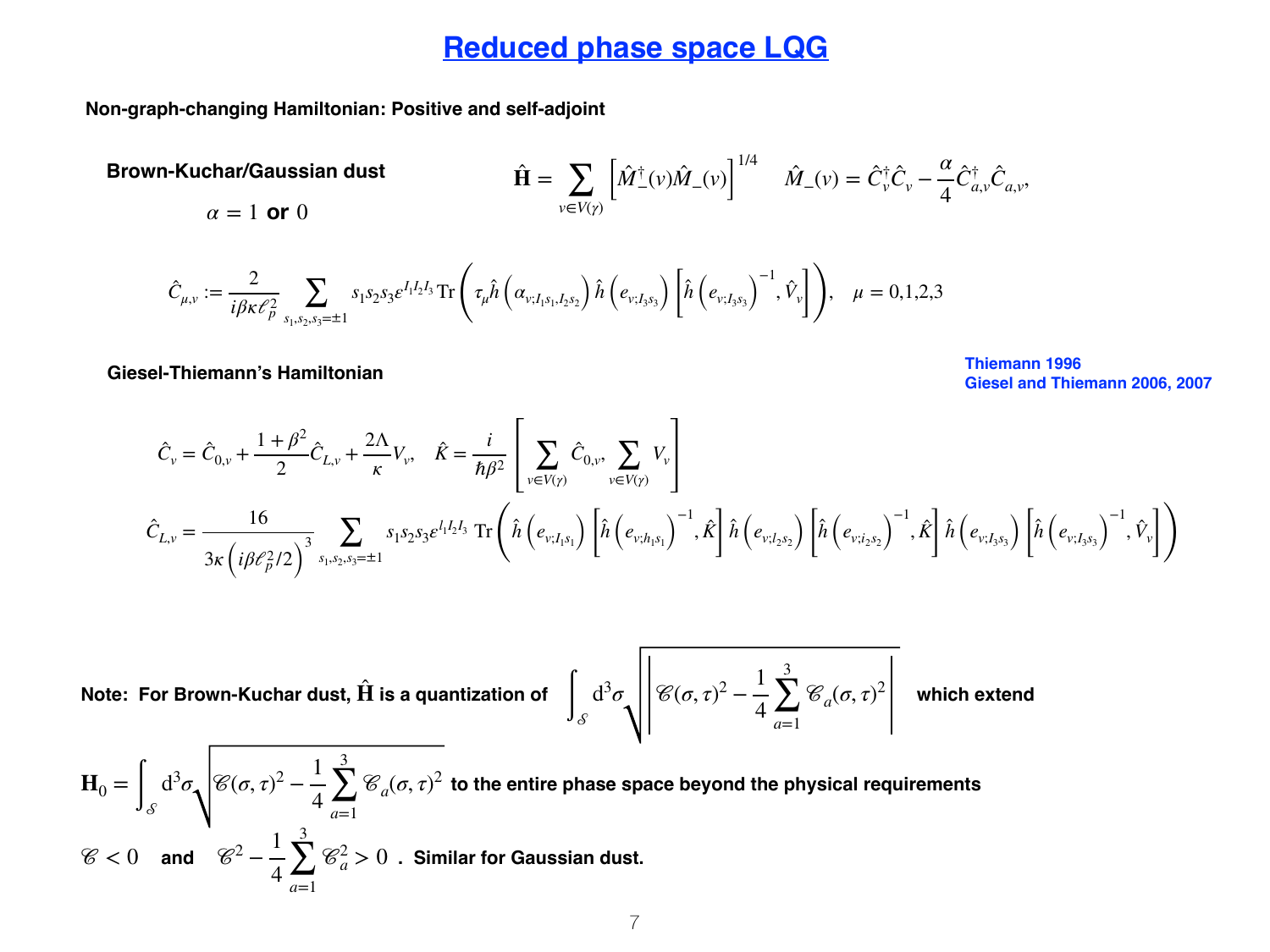#### **Path Integral Formulation**

**Given any non-graph-changing, positive, and self-adjoint physical Hamiltonian H**̂

**Transition amplitude between 2 gauge invariant coherent states:**

$$
A_{[g],[g']}:=\left\langle \Psi_{[g]}^t \middle| U(T) \middle| \Psi_{[g']}^t \right\rangle_{\mathcal{H}_\gamma}, \quad U(\tau) := \exp\left(-\frac{i}{\hbar}T\hat{\mathbf{H}}\right)
$$

**Gauge invariant coherent state: (labelled by gauge orbit** [*g*]**)**

$$
\Psi_{[g]}^{t} = \int dh \, \psi_{g^{h}}^{t}, \quad \text{where} \quad g^{h} = \left\{ h_{s(e)}^{-1} g(e) h_{t(e)} \right\}_{e \in E(\gamma)}, \quad dh = \prod_{v \in V(\gamma)} d\mu_{H}(h_{v})
$$
\n
$$
\psi_{g(e)}^{t} (h(e)) = \sum_{j_{e}} (2j_{e} + 1) e^{-t j_{e}(j_{e} + 1)/2} \chi_{j_{e}} (g(e) h(e)^{-1})
$$
\n
$$
g(e) = e^{-ip^{a}(e)\tau^{a}/2} e^{\theta^{a}(e)\tau^{a}/2} \in SL(2, \mathbb{C}), \quad p^{a}(e), \theta^{a}(e) \in \mathbb{R}^{3}
$$
\n
$$
e^{\theta^{a}(e)\tau^{a}/2} \colon \text{holonomy}
$$

**Holomorphic parametrization of LQG phase space** 

**Semiclassicality parameter (dimensionless):** 

$$
t = \frac{\ell_P^2}{a^2}, \quad a \text{ is a length unit, e.g. 1cm, } t \to 0 \text{ as semiclassical limit}
$$
\n
$$
(\ell_P^2 = \hbar \kappa)
$$

*π*

**Discretization and insert N+1 overcompleteness relations**

 $\int_{G^{\text{C}}}$ 

 $\langle \psi_g^t | U(T) | \psi_{g^{\prime h}}^t \rangle = \langle \psi_g^t | e^{-\frac{i}{\hbar} \Delta \tau \hat{H}}$  $\overline{\phantom{a}}$ *N*  $\langle \psi^t_{g^{\prime h}} \rangle$ , where  $\Delta \tau = \frac{T}{N}$  $\frac{1}{N}$  **arbitrarily small**,

$$
=\int\!\mathrm{d} g_{N+1} \cdots\mathrm{d} g_1\langle \psi^t_g\,|\,\tilde{\psi}^t_{g_{N+1}}\rangle\langle \tilde{\psi}^t_{g_{N+1}}\left| \,e^{-\frac{i}{\hbar}\Delta\tau\hat{\mathbf{H}}}\right|\tilde{\psi}^t_{g_N}\rangle\langle \tilde{\psi}^t_{g_N}\left| \,e^{-\frac{i}{\hbar}\Delta\tau\hat{\mathbf{H}}}\right|\tilde{\psi}^t_{g_{N-1}}\rangle\cdots\langle \tilde{\psi}^t_{g_2}\left| \,e^{-\frac{i}{\hbar}\Delta\tau\hat{\mathbf{H}}}\right|\tilde{\psi}^t_{g_1}\rangle\langle \tilde{\psi}^t_{g_1}\,|\,\psi^t_{g_N}\rangle
$$

 $\frac{dg(e)}{p^{t}}\left(\tilde{\psi}_{g(e)}^{t}\right) = 1_{\mathcal{H}_{e}}, \quad dg(e) = \frac{c}{t^{3}}$ 

**Overcompleteness:**  $dg(e) \left| \tilde{\psi}_{g(e)}^t \right\rangle \left\langle \tilde{\psi}_{g(e)}^t \right| = 1_{\mathcal{H}_e}, \quad dg(e) = \frac{c}{\epsilon^3} d\mu_H(h(e)) d^3 p(e), \quad c = \frac{c}{\epsilon} + o(t^{\infty})$ 

**Normalized coherent state**

$$
\tilde{\psi}_{g(e)}^t = \frac{\psi_{g(e)}^t}{\| \psi_{g(e)}^t\|}
$$

*t*3

 $d\mu_H(h(e))d^3p(e), c = \frac{2}{\pi}$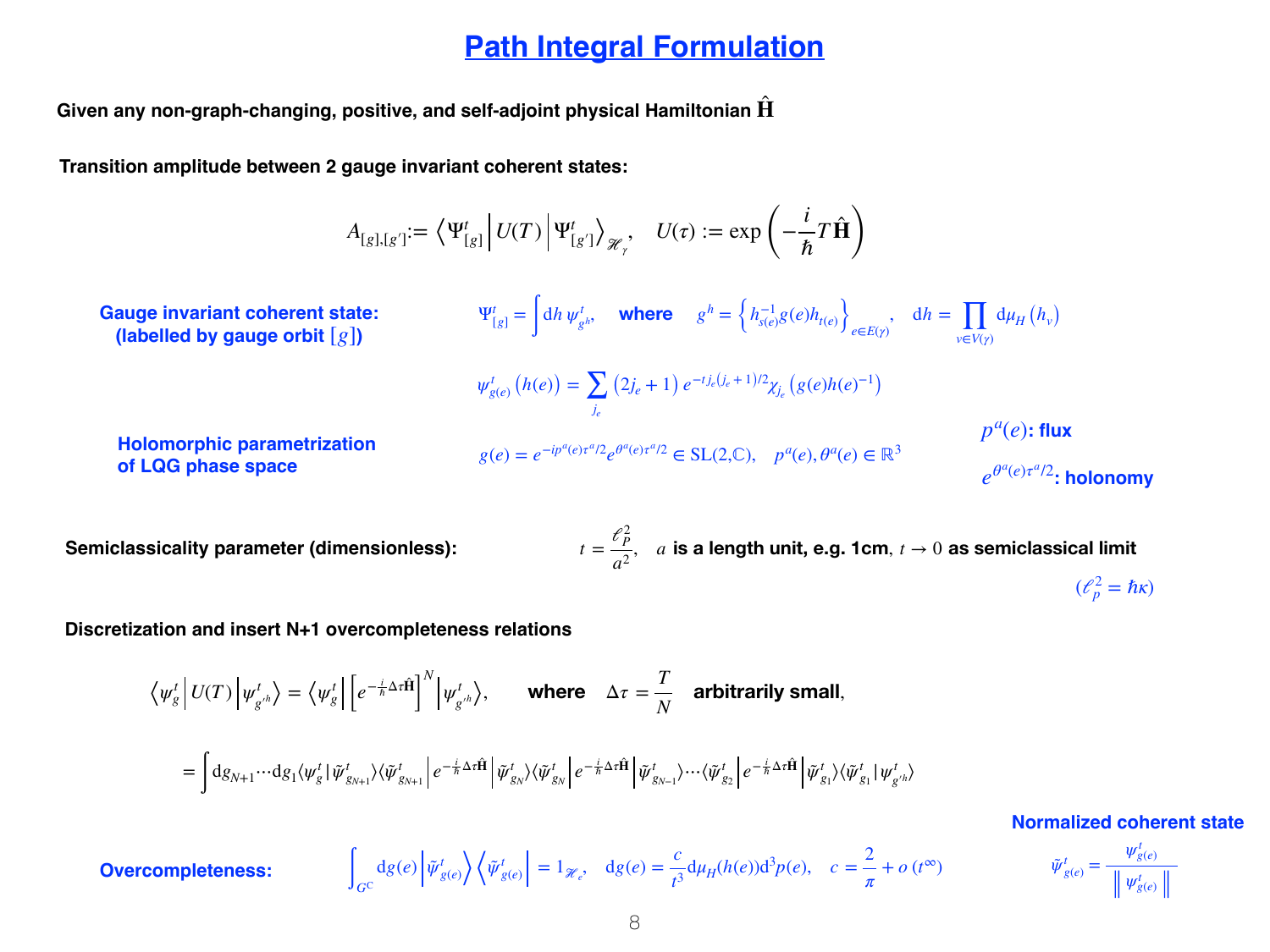#### **Path Integral Formulation**

#### **Discrete path integral on 4d hypercubic lattice** *γ* × (**disrete time**)

$$
\frac{A_{[g],[g']}}{\|\Psi^t_{[g]}\| \|\Psi^t_{[g']}\|} = \int dh \prod_{i=1}^{N+1} dg_i \nu[g] e^{S[g,h]/t}
$$

**Semiclassically parameter** 
$$
t = \frac{\ell_P^2}{a^2} = \frac{\hbar \kappa}{a^2}
$$

$$
d\mathbf{h}:
$$
 integrating SU(2) gauge freedom

 $g(e) = e^{-ip^a(e)\tau^a/2}e^{\theta^a(e)\tau^a/2} \in SL(2,\mathbb{C}), \quad p^a(e), \theta^a(e) \in \mathbb{R}^3$ 

*ν*[*g*]**: measure factor (independent of** *t***)**

**Classical action:**

$$
S[g,h] = \sum_{i=0}^{N+1} \sum_{e \in E(\gamma)} \left[ z_{i+1,i}(e)^2 - \frac{1}{2} p_{i+1}(e)^2 - \frac{1}{2} p_i(e)^2 \right] - \frac{i\kappa}{a^2} \sum_{i=1}^N \Delta \tau \left[ \frac{\langle \psi_{g_{i+1}}^t | \hat{\mathbf{H}} | \psi_{g_i}^t \rangle}{\langle \psi_{g_{i+1}}^t | \psi_{g_i}^t \rangle} + i\epsilon_{i+1,i} \left( \frac{\Delta \tau}{\hbar} \right) \right]
$$
  

$$
z_{i+1,i}(e) = \operatorname{arccosh} (x_{i+1,i}(e)), \quad x_{i+1,i}(e) = \frac{1}{2} \operatorname{Tr} \left[ g_{i+1}(e)^\dagger g_i(e) \right]
$$
  
negligible when  
 $\Delta \tau \to 0$ 

**Remarks:**

- **• The path integral formulation is rigorously derived from the canonical LQG (in reduced phase space)**
- **• The path integral computes the LQG amplitude between boundary states**
- **• The path integral is manifestly finite, and manifestly unitary**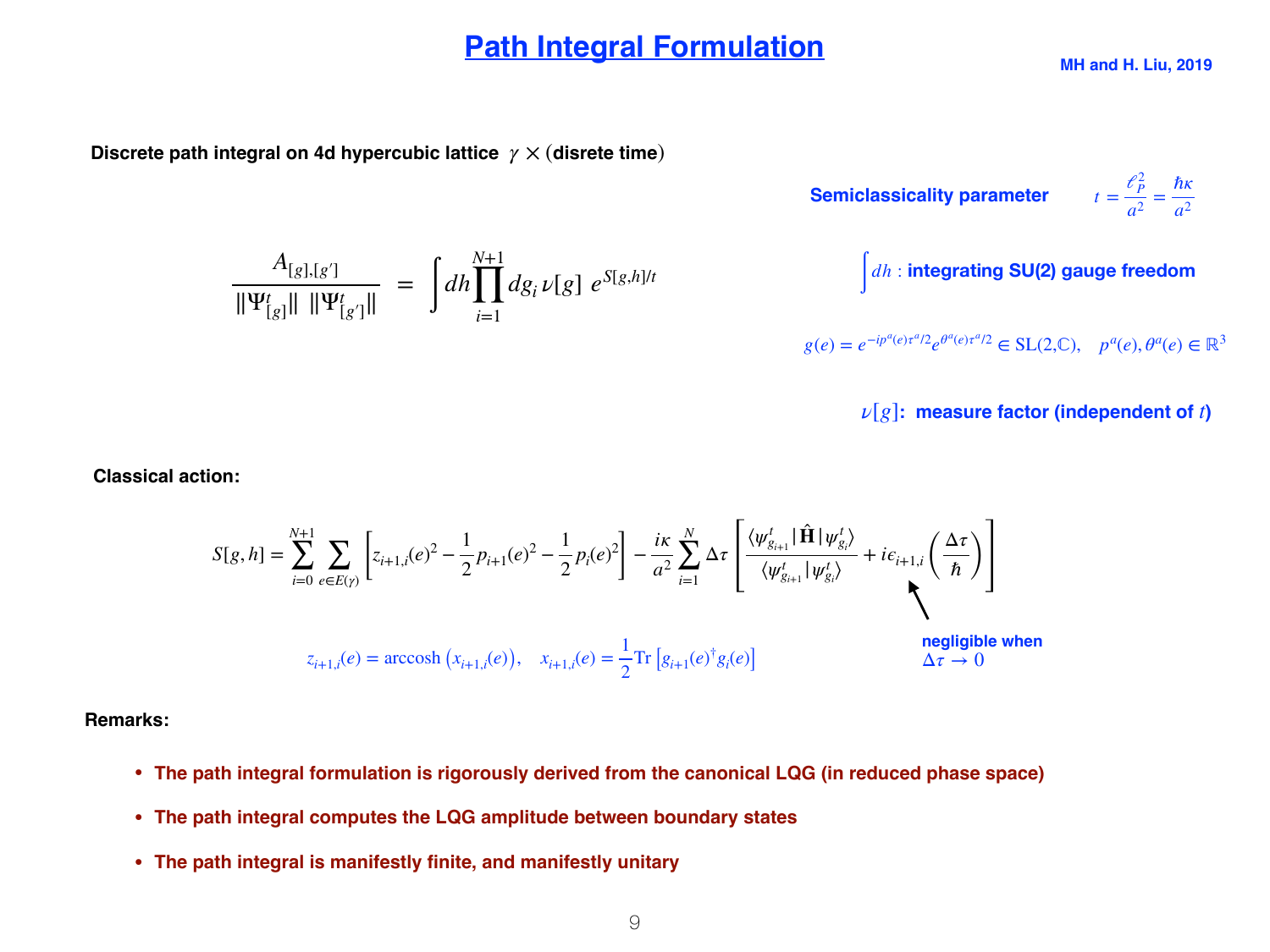#### **Outline**

- **Review / introduce the path integral formulation of reduced phase space LQG**
- **Semiclassical limit and equations of motion (EOMs)**
- **Comparing with spin foam formulation**
- **Cosmological perturbation theory from full LQG**
- **Relation with Numerical Relativity**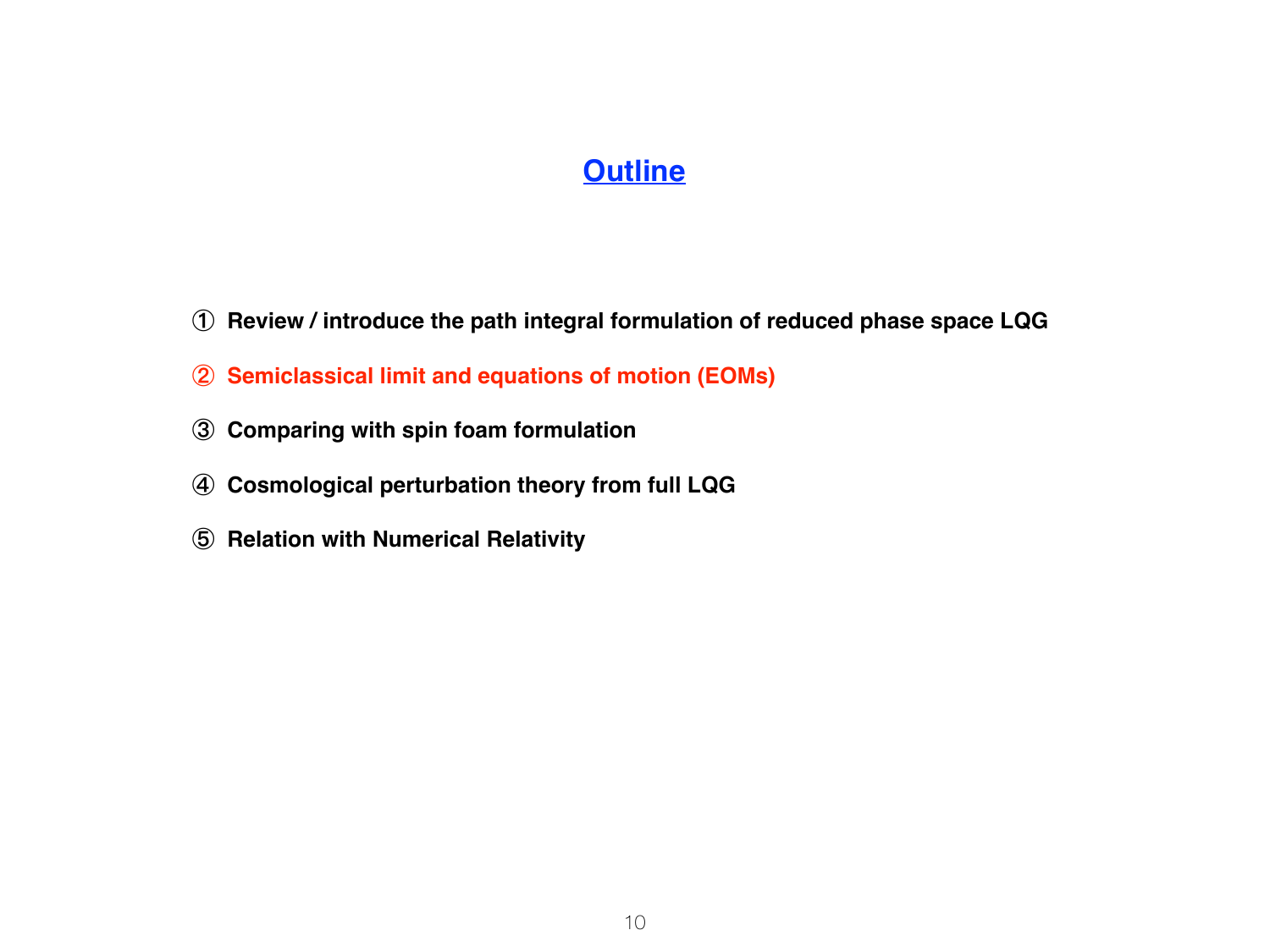#### **Semiclassical Limit and EOMs**

**MH and H. Liu, 2019**

**Discrete path integral** 

$$
\frac{A_{[g],[g']}}{\|\Psi_{[g]}^t\| \ \|\Psi_{[g']}^t\|} \ = \ \int dh \prod_{i=1}^{N+1} dg_i \, \nu[g] \ e^{S[g,h]/t} \qquad \qquad \text{Semiclassicality parameter} \qquad t = \frac{\ell_P^2}{a^2} = \frac{\hbar \kappa}{a^2}
$$

 $t = \frac{\ell_P^2}{2}$ 

Semiclassical limit  $\hbar \to 0$  or  $t \to 0$  and stationary phase approximation

**path integral is dominated by critical points satisfying semiclassical EOMs**  $\delta S[g,h] = 0$ 

**Discrete semiclassical EOMs:** Holomorphic deformation in 
$$
SL(2,\mathbb{C})
$$
  $g_i(e) \mapsto g_i^{\varepsilon}(e) = g_i(e)e^{\varepsilon_i^a(e)\tau^a}, \qquad \varepsilon_i^a(e) \in \mathbb{C}$ 

$$
\begin{array}{ll}\n\mathbf{A} & \frac{\delta S}{\delta g} = 0: \\
\frac{D_1\left(g_{i+1}(e), g_i(e)\right)}{\Delta \tau} = \frac{i\kappa}{a^2} \frac{\partial}{\partial \varepsilon_i^a(e)} \frac{\langle \psi_{g_{i+1}^e}^t | \hat{\mathbf{H}} | \psi_{g_i^e}^t \rangle}{\langle \psi_{g_{i+1}^e}^t | \psi_{g_i^e}^t \rangle} \bigg|_{e=0} \\
& D_1(g_{i+1}, g_i) \equiv \frac{z_{i+1,i} \text{Tr}\left[\tau^a g_{i+1}^{\dagger} g_i\right]}{\sqrt{x_{i+1,i} - 1} \sqrt{x_{i+1,i} + 1}} - \frac{p_i \text{Tr}\left[\tau^a g_i^{\dagger} g_i\right]}{\sinh\left(p_i\right)}\n\end{array}
$$

$$
\textbf{(B)} \qquad \frac{\delta S}{\delta g^*} = 0: \qquad \frac{D_2(g_i(e), g_{i-1}(e))}{\Delta \tau} = -\frac{i\kappa}{a^2} \frac{\partial}{\partial \epsilon_i^a(e)^*} \frac{\langle \psi_{g_i^e}^t | \hat{\mathbf{H}} | \psi_{g_{i-1}^e}^t \rangle}{\langle \psi_{g_i^e}^t | \psi_{g_{i-1}^e}^t \rangle} \bigg|_{e=0}, \qquad \qquad D_2(g_i, g_{i-1}) \equiv \frac{z_{i,i-1} \text{Tr} \left[ \tau^a g_i^{\dagger} g_{i-1} \right]}{\sqrt{x_{i,i-1} - 1} \sqrt{x_{i,i-1} + 1}} - \frac{p_i \text{Tr} \left[ \tau^a g_i^{\dagger} g_i \right]}{\sinh (p_i)}
$$

(C) 
$$
\frac{\delta S}{\delta h} = 0: \qquad G_v^a \equiv \sum_{e,t(e)=v} \Lambda_{c}^a(\theta) p_0^c(e) - \sum_{e,s(e)=v} p_0^a(e) = 0
$$
 closure condition on initial data

 $z_{i+1,i}(e) = \operatorname{arccosh}(x_{i+1,i}(e)), \quad x_{i+1,i}(e) = \frac{1}{2}$ 2 Tr  $[g_{i+1}(e)^{\dagger}g_i(e)],$   $e^{\theta^a\tau^a/2}\tau^a e^{-\theta^a\tau^a/2} = \Lambda^a{}_b(\theta)\tau^b$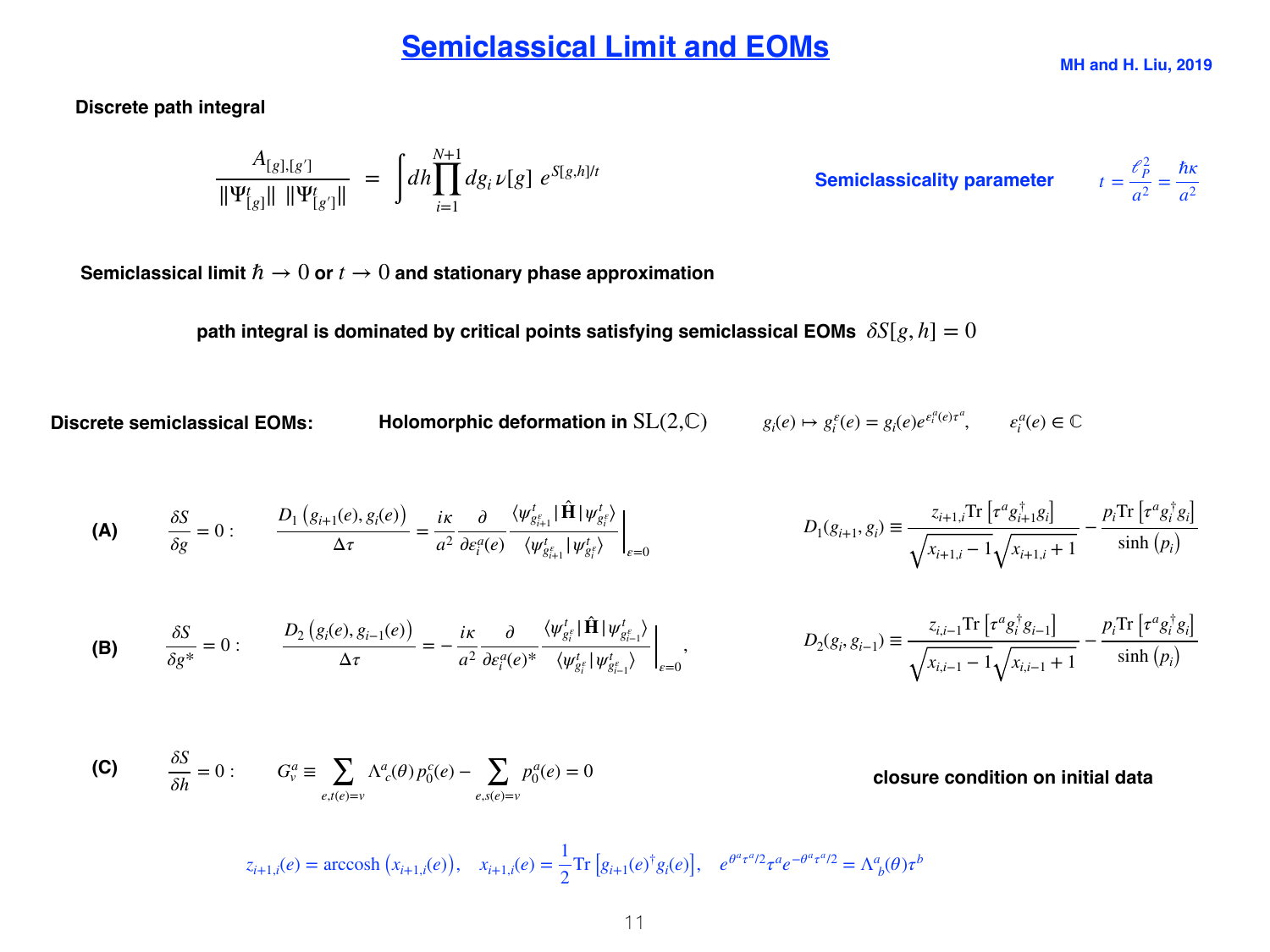#### **Semiclassical Limit and EOMs**

$$
\frac{A_{[g],[g']}}{\|\Psi^t_{[g]}\| \|\Psi^t_{[g']}\|} = \int dh \prod_{i=1}^{N+1} dg_i \nu[g] e^{S[g,h]/t}
$$
\nSemiclassically parameter

\n
$$
t = \frac{\ell_P^2}{a^2} = \frac{\hbar \kappa}{a^2}
$$

$$
\begin{array}{ll}\n\mathbf{A} & \frac{\delta S}{\delta g} = 0: \\
\frac{D_1\left(g_{i+1}(e), g_i(e)\right)}{\Delta \tau} = \frac{i\kappa}{a^2} \frac{\partial}{\partial \varepsilon_i^a(e)} \frac{\langle \psi_{g_{i+1}^e}^t | \hat{\mathbf{H}} | \psi_{g_i^e}^t \rangle}{\langle \psi_{g_{i+1}^e}^t | \psi_{g_i^e}^t \rangle} \bigg|_{e=0} \\
& D_1(g_{i+1}, g_i) \equiv \frac{z_{i+1,i} \text{Tr}\left[\tau^a g_{i+1}^\dagger g_i\right]}{\sqrt{x_{i+1,i} - 1} \sqrt{x_{i+1,i} + 1}} - \frac{p_i \text{Tr}\left[\tau^a g_i^\dagger g_i\right]}{\sinh\left(p_i\right)}\n\end{array}
$$

$$
\textbf{(B)} \qquad \frac{\delta S}{\delta g^*} = 0: \qquad \frac{D_2(g_i(e), g_{i-1}(e))}{\Delta \tau} = -\frac{i\kappa}{a^2} \frac{\partial}{\partial \varepsilon_i^a(e)^*} \frac{\langle \psi_{g_i^e}^t | \hat{\mathbf{H}} | \psi_{g_{i-1}^e}^t \rangle}{\langle \psi_{g_i^e}^t | \psi_{g_{i-1}^e}^t \rangle} \bigg|_{e=0}, \qquad \qquad D_2(g_i, g_{i-1}) \equiv \frac{z_{i,i-1} \text{Tr} \left[ \tau^a g_i^{\dagger} g_{i-1} \right]}{\sqrt{x_{i,i-1} - 1} \sqrt{x_{i,i-1} + 1}} - \frac{p_i \text{Tr} \left[ \tau^a g_i^{\dagger} g_i \right]}{\sinh (p_i)}
$$

- Path integral is dominated by neighborhood of  $||g_{i+1} g_i|| \sim O(\sqrt{t})$
- $g_{i+1} = g_i$  and  $g_i = g_{i-1}$  are isolated roots of  $D_1(g_{i+1}, g_i) = 0$  and  $D_2(g_i, g_{i-1}) = 0$  in the neighborhood

For any discrete solution  $\{g_i\}_{i=1}^{N+1}$  of EOMs,  $\,$  given finiteness of right-hand sides of (A) and (B),

 $\Delta \tau \rightarrow 0$  forces  $D_1, D_2 \rightarrow 0$ , which forces  $g_{i+1} \rightarrow g_i$ .

**Namely all discrete solution admits the approximation**  $g_i \simeq g(\tau)$  **as continuous function in**  $\tau$ 

$$
\frac{D_1(g_{i+1}(e), g_i(e))}{\Delta \tau}, \frac{D_2(g_i(e), g_{i-1}(e))}{\Delta \tau} \sim \text{time derivatives}
$$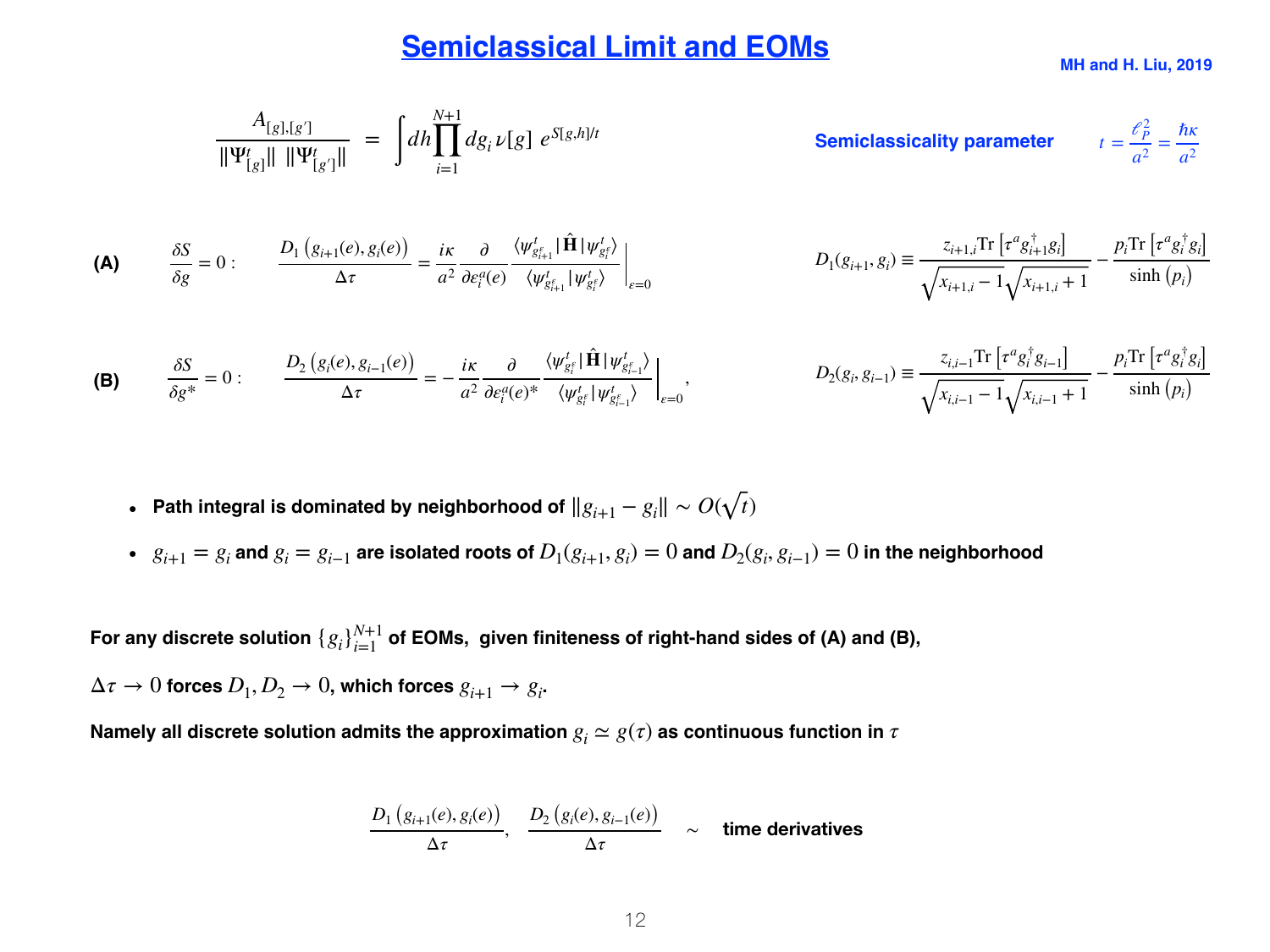#### **Semiclassical Limit and EOMs**

**Time continuous limit** Δ*τ* → 0 **of**

$$
\begin{aligned}\n\textbf{(A)} \qquad \frac{\delta S}{\delta g} = 0: \qquad \frac{D_1\left(g_{i+1}(e), g_i(e)\right)}{\Delta \tau} = \frac{i\kappa}{a^2} \frac{\partial}{\partial \varepsilon_i^a(e)} \frac{\langle \psi_{g_{i+1}^e}^t | \hat{\mathbf{H}} | \psi_{g_i^e}^t \rangle}{\langle \psi_{g_{i+1}^e}^t | \psi_{g_i^e}^t \rangle} \bigg|_{e=0} \\
& D_1(g_{i+1}, g_i) \equiv \frac{z_{i+1,i} \text{Tr}\left[\tau^a g_{i+1}^{\dagger} g_i\right]}{\sqrt{x_{i+1,i} - 1} \sqrt{x_{i+1,i} + 1}} - \frac{p_i \text{Tr}\left[\tau^a g_i^{\dagger} g_i\right]}{\sinh\left(p_i\right)}\n\end{aligned}
$$

$$
\textbf{(B)} \qquad \frac{\delta S}{\delta g^*} = 0: \qquad \frac{D_2\left(g_i(e), g_{i-1}(e)\right)}{\Delta \tau} = -\frac{i\kappa}{a^2} \frac{\partial}{\partial \varepsilon_i^a(e)^*} \frac{\langle \psi_{g_i^{\varepsilon}}^t | \hat{\mathbf{H}} | \psi_{g_{i-1}^{\varepsilon}}^t \rangle}{\langle \psi_{g_i^{\varepsilon}}^t | \psi_{g_{i-1}^{\varepsilon}}^t \rangle} \Big|_{\varepsilon=0}, \qquad \qquad D_2(g_i, g_{i-1}) \equiv \frac{z_{i,i-1} \text{Tr}\left[\tau^a g_i^{\dagger} g_{i-1}\right]}{\sqrt{x_{i,i-1} - 1} \sqrt{x_{i,i-1} + 1}} - \frac{p_i \text{Tr}\left[\tau^a g_i^{\dagger} g_i\right]}{\sinh\left(p_i\right)}
$$

• Right-hand sides: Matrix elements of  $\hat{H}$  (hard to compute) are reduced to expectation values of  $\hat{H}$  (easier to compute).

$$
\langle \tilde{\psi}_{g^{\varepsilon}}^t | \hat{\mathbf{H}} | \tilde{\psi}_{g^{\varepsilon}}^t \rangle = \mathbf{H} [g^{\varepsilon}] + O(\hbar)
$$

**Giesel and Thiemann 2006** 

#### **Classical discrete Hamiltonian**

**• Left-hand sides: Reduce to derivatives of holonomies and fluxes.**

 $g(e) = e^{-ip^a(e)\tau^a/2}e^{\theta^a(e)\tau^a/2} \in SL(2,\mathbb{C}), \quad p^a(e), \theta^a(e) \in \mathbb{R}^3$ 

$$
p^{a}(e): \mathbf{flux}
$$

$$
e^{\theta^{a}(e)\tau^{a}/2}
$$
: **holonomy**

**(A) and (B) reduces to**

$$
\begin{pmatrix}\n\frac{d\vec{p}(e)}{d\vec{\theta}(e)}d\tau \\
\frac{d\vec{\theta}(e)}{d\tau}\n\end{pmatrix} = \frac{i\kappa}{a^2} T^{-1}(p,\theta) \begin{pmatrix}\n\frac{\partial \mathbf{H}}{\partial \mathbf{p}(e)} \\
\frac{\partial \mathbf{H}}{\partial \vec{\theta}(e)}\n\end{pmatrix}
$$

All discrete solution of (A) and (B) admits the approximation  $g_i \simeq g(\tau)$  as differentiable function

6 × 6 **matrix** *T*(*p*, *θ*) **contains long formulae, see<https://github.com/LQG-Florida-Atlantic-University/Classical-EOM>**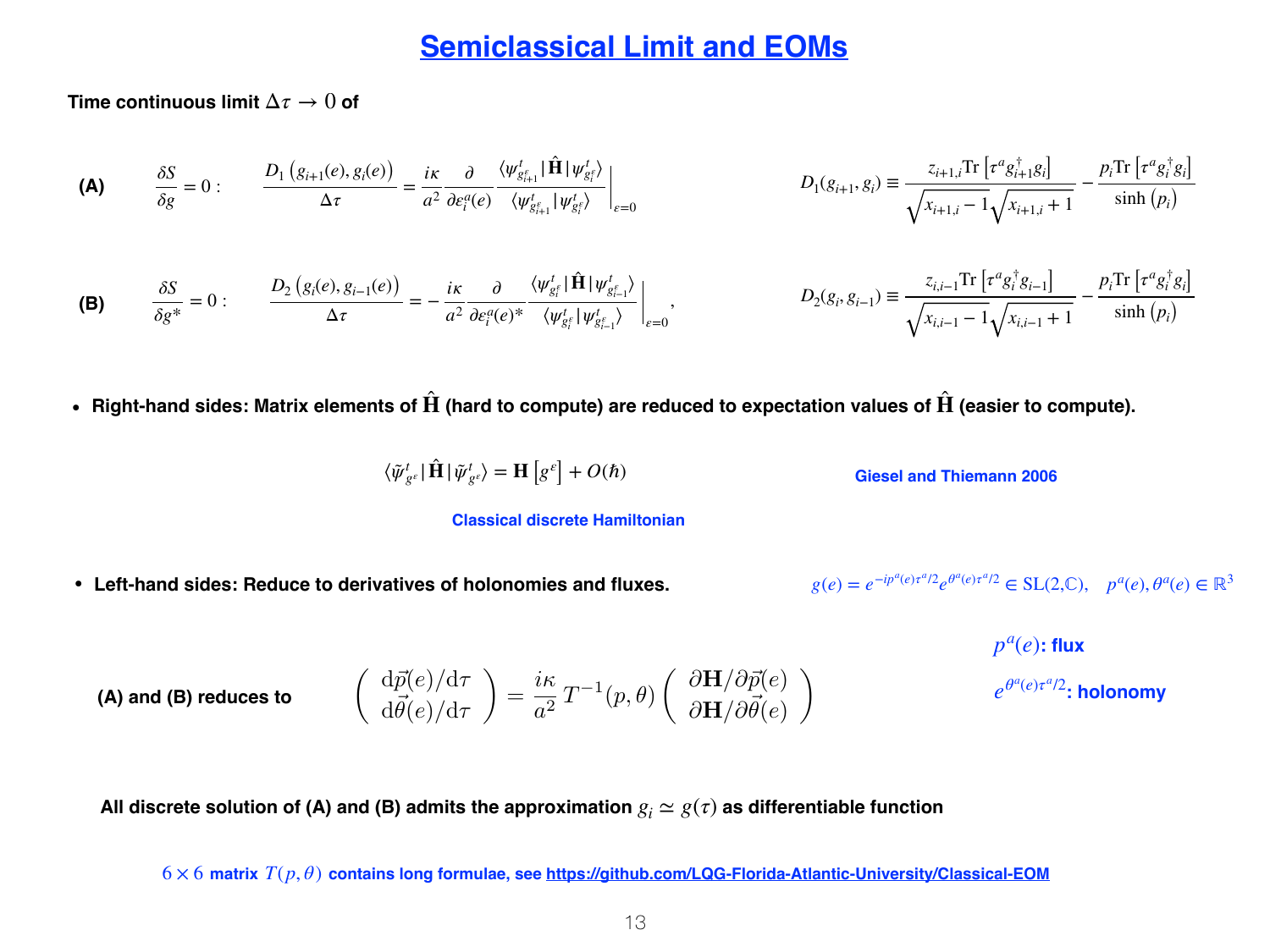#### **Relation with Hamilton's Equations**

**Time continuous limit of semiclassical EOMs**

$$
\left(\begin{array}{c}\n\mathrm{d}\vec{p}(e)/\mathrm{d}\tau \\
\mathrm{d}\vec{\theta}(e)/\mathrm{d}\tau\n\end{array}\right) = \frac{i\kappa}{a^2} \, T^{-1}(p,\theta) \left(\begin{array}{c}\n\partial \mathbf{H}/\partial \vec{p}(e) \\
\partial \mathbf{H}/\partial \vec{\theta}(e)\n\end{array}\right) \qquad p^a(e): \text{flux} \qquad \qquad p^a(e): \text{flux} \qquad \qquad \text{holonomy}
$$

**Relate to Poisson brackets**

$$
\{p^{a}(e), \mathbf{H}\} = \{p^{a}(e), p^{b}(e)\} \frac{\partial \mathbf{H}}{\partial p^{b}(e)} + \{p^{a}(e), \theta^{b}(e)\} \frac{\partial \mathbf{H}}{\partial \theta^{b}(e)}
$$
  
\n
$$
\{\theta^{a}(e), \mathbf{H}\} = \{\theta^{a}(e), p^{b}(e)\} \frac{\partial \mathbf{H}}{\partial p^{b}(e)} + \{\theta^{a}(e), \theta^{b}(e)\} \frac{\partial \mathbf{H}}{\partial \theta^{b}(e)}
$$
  
\n
$$
P(p, \theta) = \begin{pmatrix} \{p^{a}(e), p^{b}(e)\} & \{p^{a}(e), \theta^{b}(e)\} \\ \{\theta^{a}(e), p^{b}(e)\} & 0 \end{pmatrix}
$$

We check that 
$$
-\frac{ia^2}{\kappa}P(p,\theta)T(p,\theta) = 1_{6\times 6}
$$

**Time continuous limit of semiclassical EOMs is equivalent to Hamilton's equations of holonomies and fluxes**

$$
\frac{dp^{a}(e)}{d\tau} = \{p^{a}(e), \mathbf{H}\}, \quad \frac{d\theta^{a}(e)}{d\tau} = \{\theta^{a}(e), \mathbf{H}\}
$$
\nGauge invariance

\n
$$
\frac{dG_{\nu}^{a}}{d\tau} = \{G_{\nu}^{a}, \mathbf{H}\} = 0.
$$

- **• Semiclassical dynamics is given by Hamiltonian flow generated by physical discrete Hamiltonian**
- **• Semiclassical dynamics becomes an initial value problem in the phase space**
- Initial conditions of  $p^a, \theta^a$  uniquely determines a solution within the region where  $\bf H$  is regular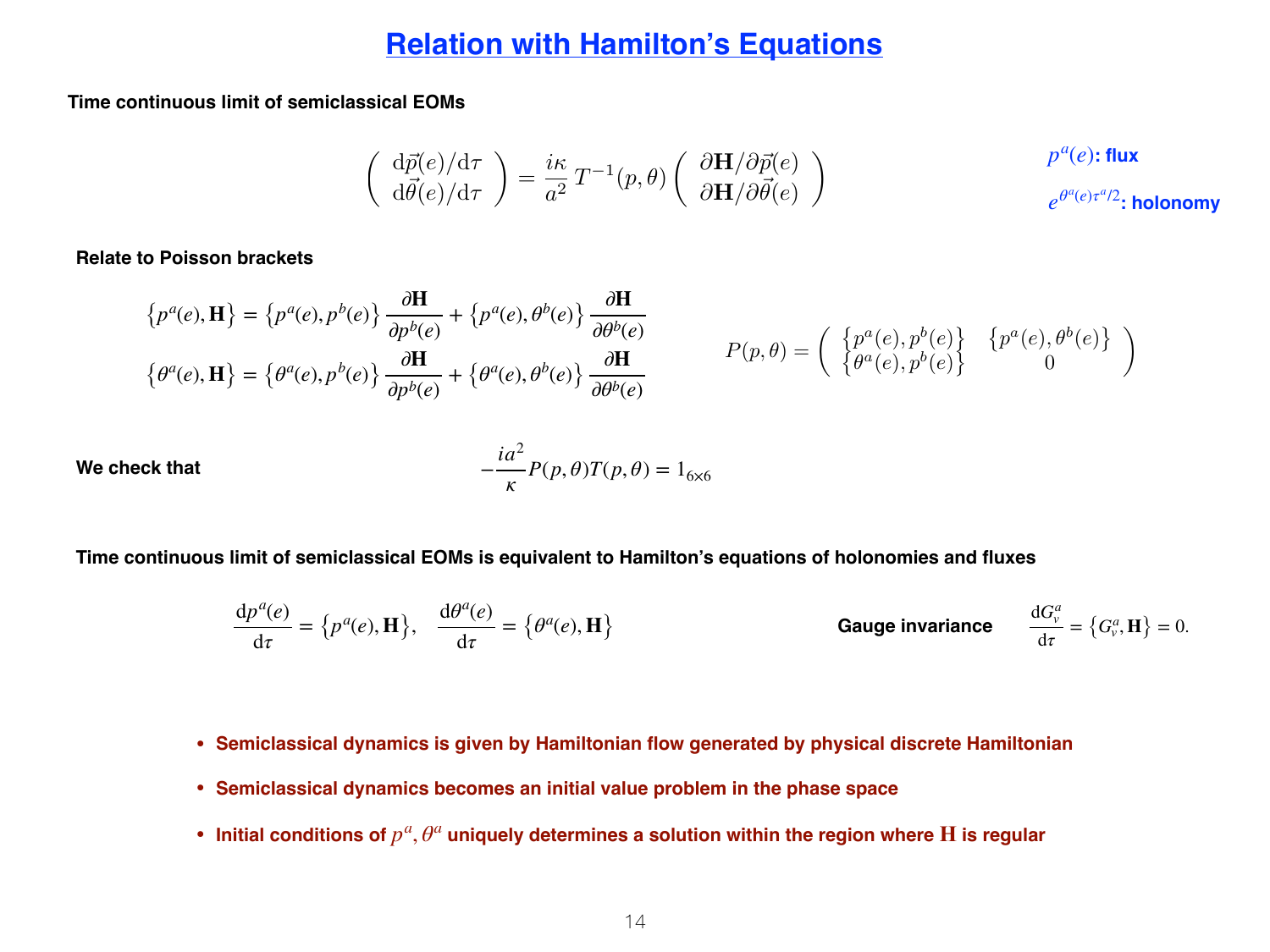#### **Lattice Continuum Limit of Semiclassical EOMs**

*μ* **: coordinate length of lattice edge**

Lattice continuum limit:  $\mu \to 0, \quad |V(\gamma)| \to \infty,$  while  $\mu^3 |V(\gamma)|$  is fixed

Lattice continuum limit is after the semiclassical limit  $t=$  $\ell_P^2$ *a*2  $\rightarrow 0$ 

**We are in this regime:**  $\ell_p \ll \mu \ll a$ 

 $\theta^a(e_I(v)) = \mu[A_I^a(v) + O(\mu)], \quad p^a(e_I(v)) = \frac{2\mu^2}{\beta a^2}$  $\theta^a(e_I(v)) = \mu[A_I^a(v) + O(\mu)], \quad p^a(e_I(v)) = \frac{2\mu}{\beta a^2}[E_a^I(v) + O(\mu)]$ 

Lattice continuum limit of  $\frac{dp}{dx} = \{p^a(e), H\}, \frac{dp}{dx} = \{p^a(e), H\}$ :  $dp^a(e)$  $\frac{\partial}{\partial \tau}$  = {*p<sup>a</sup>*  $(e), \mathbf{H}$ ,  $\frac{d\theta^a(e)}{dt}$  $\frac{\partial}{\partial \tau}$  = { $\theta^a(e), \mathbf{H}$ }

> $-\frac{dA_I^a(v)}{1}$ d*τ* = *κβ* 2  $\delta \mathbf{\widetilde{H}}_0$ *δEI <sup>a</sup>*(*v*)  $+ O(\mu), \qquad \frac{\mathrm{d}E_a^I(\nu)}{1}$ d*τ* = *κβ* 2  $\delta \mathbf{\widetilde{H}}_0$  $\delta A_I^a(v)$  $+ O(\mu)$

$$
\widetilde{\mathbf{H}}_0 = \int_{\mathcal{S}} d^3 \sigma \sqrt{\mathcal{E}(\sigma, \tau)^2 - \frac{\alpha}{4} \sum_{a=1}^3 \mathcal{E}_a(\sigma, \tau)^2} \quad \mathbf{V. S.} \quad \mathbf{H}_0 = \int_{\mathcal{S}} d^3 \sigma \sqrt{\mathcal{E}(\sigma, \tau)^2 - \frac{\alpha}{4} \sum_{a=1}^3 \mathcal{E}_a(\sigma, \tau)^2}
$$

4

3

*a*=1

 $\sum \mathcal{C}_a^2 = 0$ 

**Brown-Kuchar/Gaussian dust**

 $\alpha = 1$  or 0

2 *<sup>a</sup>* > 0 **(physical requirement of gravity-dust)**

**classical theory in the continuum**

4

3

∑ *a*=1

- **• Semiclassical EOMs coincides with classical theory of gravity-dust when**  <sup>2</sup> <sup>−</sup> *<sup>α</sup>*
- **•** Irregularity of the semiclassical dynamics:  $\mathscr{C}^2 \frac{\alpha}{4}$

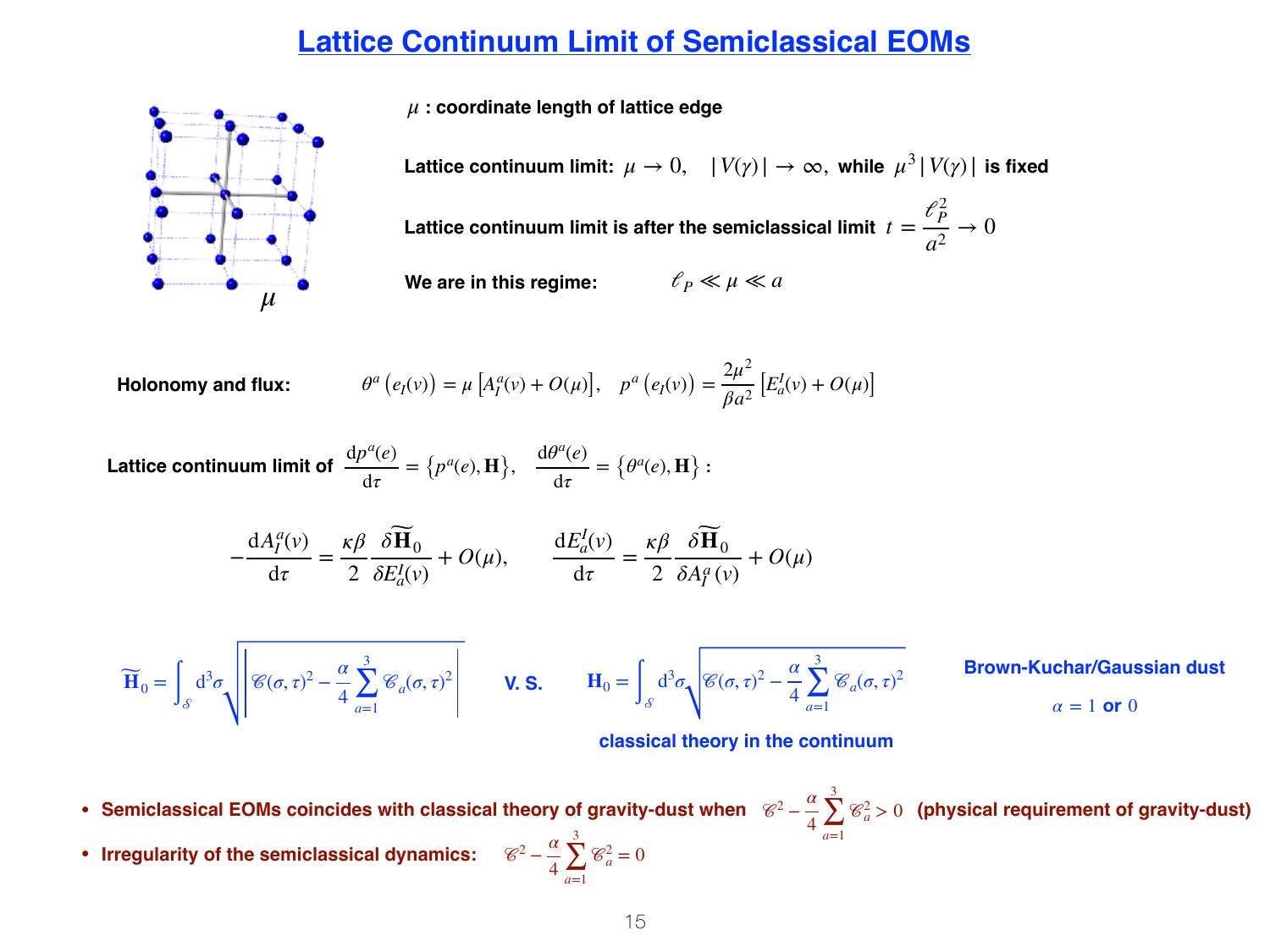#### **Lattice Continuum Limit of Semiclassical EOMs**

$$
-\frac{dA_{I}^{a}(v)}{d\tau} = \frac{\kappa \beta}{2} \frac{\delta \widetilde{H}_{0}}{\delta E_{a}^{I}(v)} + O(\mu), \qquad \frac{dE_{a}^{I}(v)}{d\tau} = \frac{\kappa \beta}{2} \frac{\delta \widetilde{H}_{0}}{\delta A_{I}^{a}(v)} + O(\mu)
$$
  

$$
\widetilde{H}_{0} = \int_{\mathcal{S}} d^{3}\sigma \sqrt{\mathcal{E}(\sigma, \tau)^{2} - \frac{\alpha}{4} \sum_{a=1}^{3} \mathcal{E}_{a}(\sigma, \tau)^{2}} \qquad \text{V. S.} \qquad H_{0} = \int_{\mathcal{S}} d^{3}\sigma \sqrt{\mathcal{E}(\sigma, \tau)^{2} - \frac{\alpha}{4} \sum_{a=1}^{3} \mathcal{E}_{a}(\sigma, \tau)^{2}} \qquad \text{Brown-Kuchar/Gaussian dust}
$$
  
classical theory in the continuum

**Semiclassical consistency and regularity are determined by the initial condition (initial state of path integral)** *g*(*e*) = *e*−*ipa*(*e*)*<sup>τ</sup> <sup>a</sup>*/2*eθa*(*e*)*<sup>τ</sup> <sup>a</sup>*/2 If initial condition in the phase space are within the classically allowed regime, namely satisfy  $\ \mathscr{C}<0\quad$  and  $\ \ \mathscr{C}^2-\frac{\alpha}{4}$ 4 3  $\sum \mathcal{C}_a^2 > 0$ *a*=1  $\mathscr{C} < 0$  **and**  $\mathscr{C}^2 - \frac{\alpha}{4}$ 4 3 Both  $\mathscr{C} < 0$  and  $\mathscr{C}^2 - \frac{a}{4} \sum \mathscr{C}_a^2 > 0$  are preserved by time evolution when total time  $\bm{T}$  is finite *a*=1 The reason is that e.g. for Brown-Kuchar dust  $\mathscr{C}^2 - \frac{1}{4} \sum^3 \mathscr{C}_a^2$  and  $\mathscr{C}_j$  are conserved in the continuum classical theory, and is approximately conserved up to  $O(\mu)$  in the semiclassical theory 4 3 ∑ *a*=1  $\mathscr{C}_a^2$  and  $\mathscr{C}_j$ 

**• Semiclassical EOMs is regular. Consequently,**

**• The solution is uniquely determined by the initial condition.**

If initial coherent states  $\Psi_{[g]}^t$  relates to the classically forbidden regime of the phase space,  $\,\Psi_{[g]}^t\,$  is not semiclassical **Solutions may exist, but not relate to classical theory (analog of negative energy states in QFT, anti-spacetimes) But here they are controlled by initial states of the path integral.**

**Giesel and Thiemann 2007 Christodoulou, Riello, Rovelli 2012**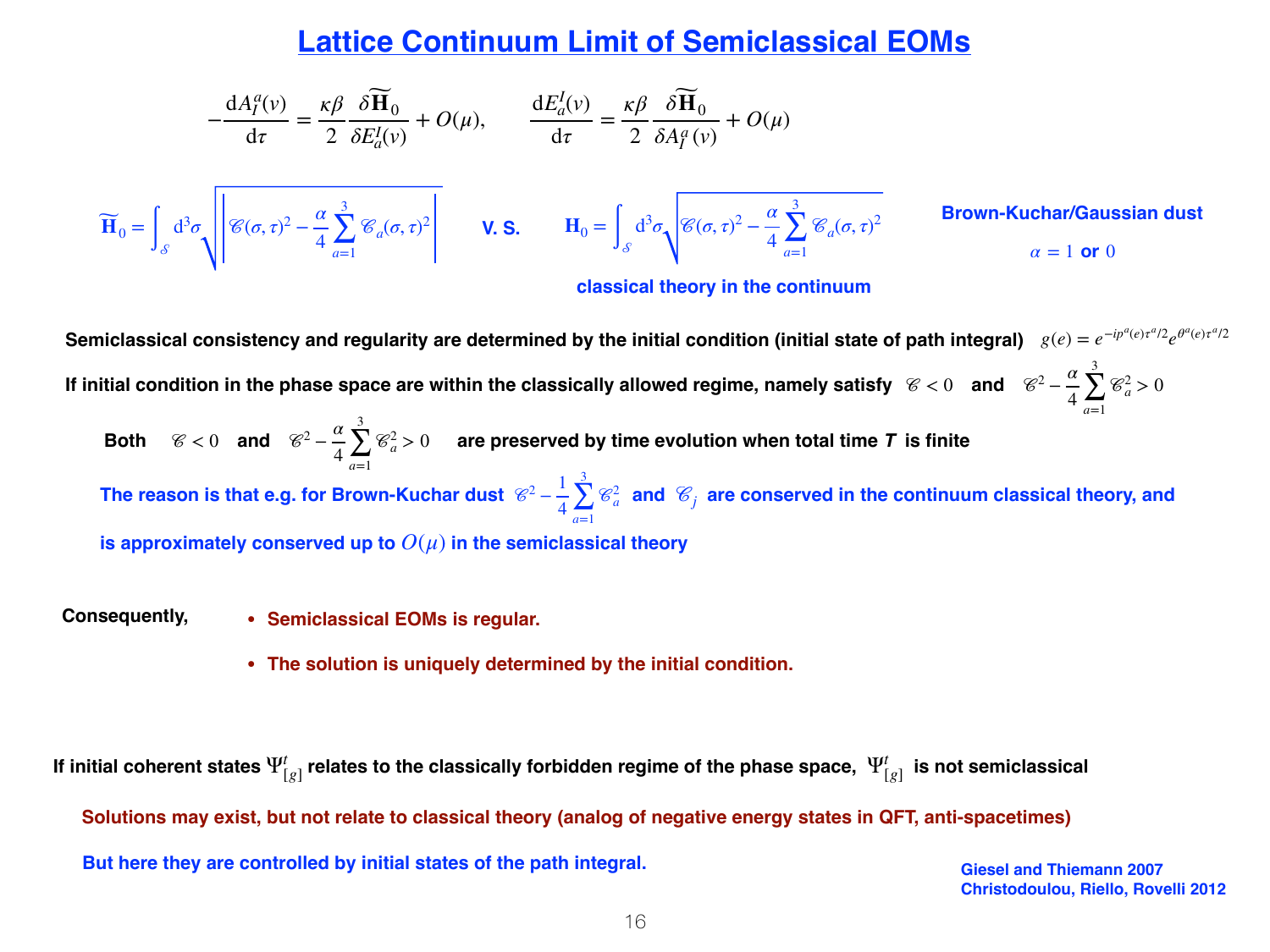#### **Asymptotics of Transition Amplitude**

**Stationary phase approximation of the path integral as**  $t \to 0$ **:** 

**If semiclassical boundary state labels** [*g*], [*g*′] **are connected by a trajectory** *g*(*τ*) **(in phase space) satisfying EOMs** 

$$
\frac{A_{[g],[g']}}{\|\Psi^t_{[g]}\| \|\Psi^t_{[g']}\|} = \int dh \int \prod_{i=1}^{N+1} dg_i \nu[g] e^{S[g,h]/t}
$$

$$
= \int dh \frac{(2\pi t)^{\mathcal{N}/2}}{\sqrt{\det(-H)}} \nu[g(\tau),h] e^{S[g(\tau),h]/t} [1 + O(t)]
$$

- **• Solution of EOM is unique for semiclassical boundary states.**
- $g$  integral behaves asymptotically as a single oscillatory exponential.
- $h$  integral is over all SU(2) gauge transformations of the initial data.

$$
\int dh = \prod_{v \in V(\gamma)} \int_{SU(2)} d\mu_H(h_v)
$$

**Amplitude is suppressed if** [*g*], [*g*′] **cannot be connected by any trajectory.**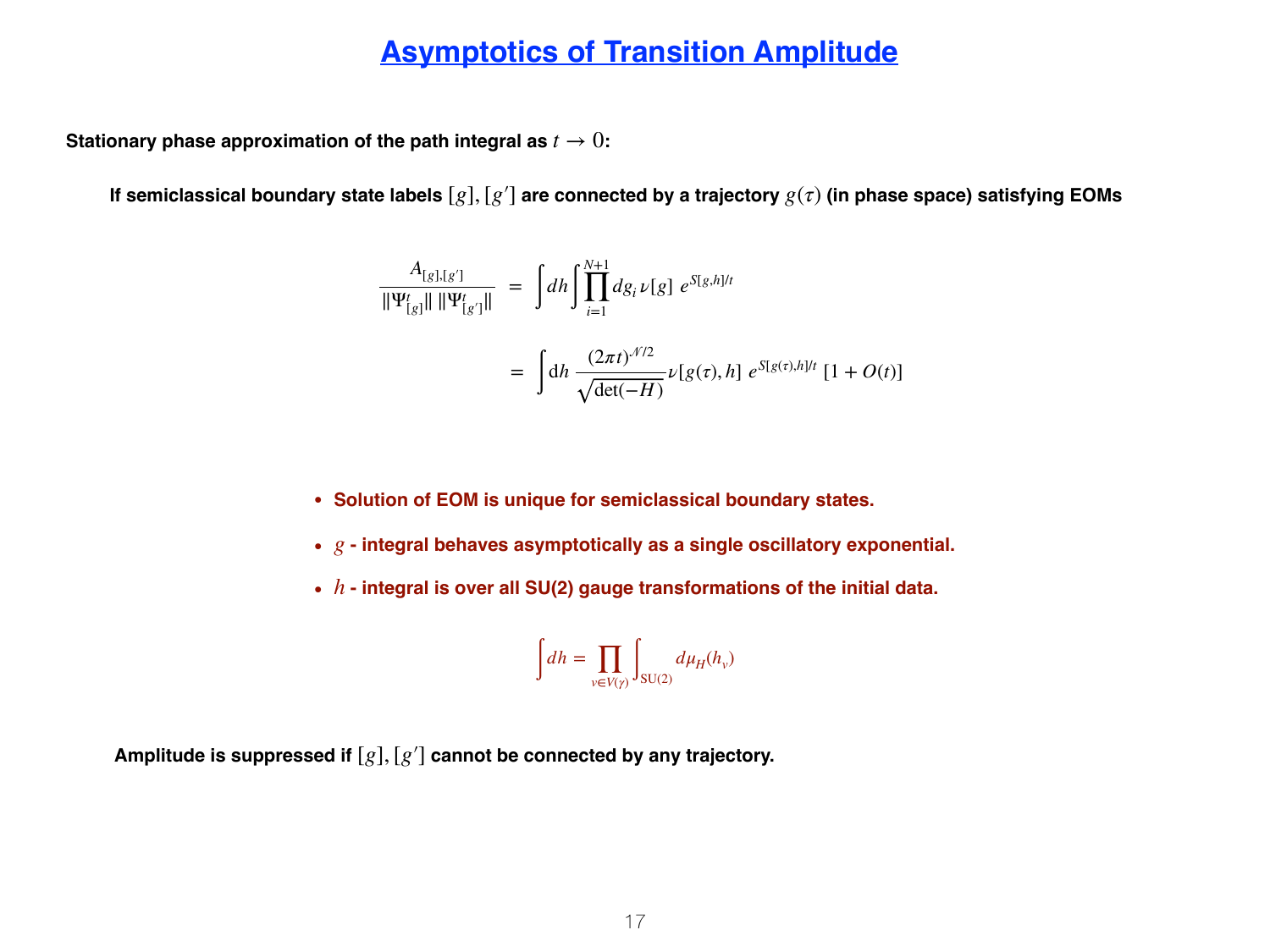#### **Outline**

- **Review / introduce the path integral formulation of reduced phase space LQG**
- **Semiclassical limit and equations of motion (EOMs)**
- **Comparing with spin foam formulation**
- **Cosmological perturbation theory from full LQG**
- **Relation with Numerical Relativity**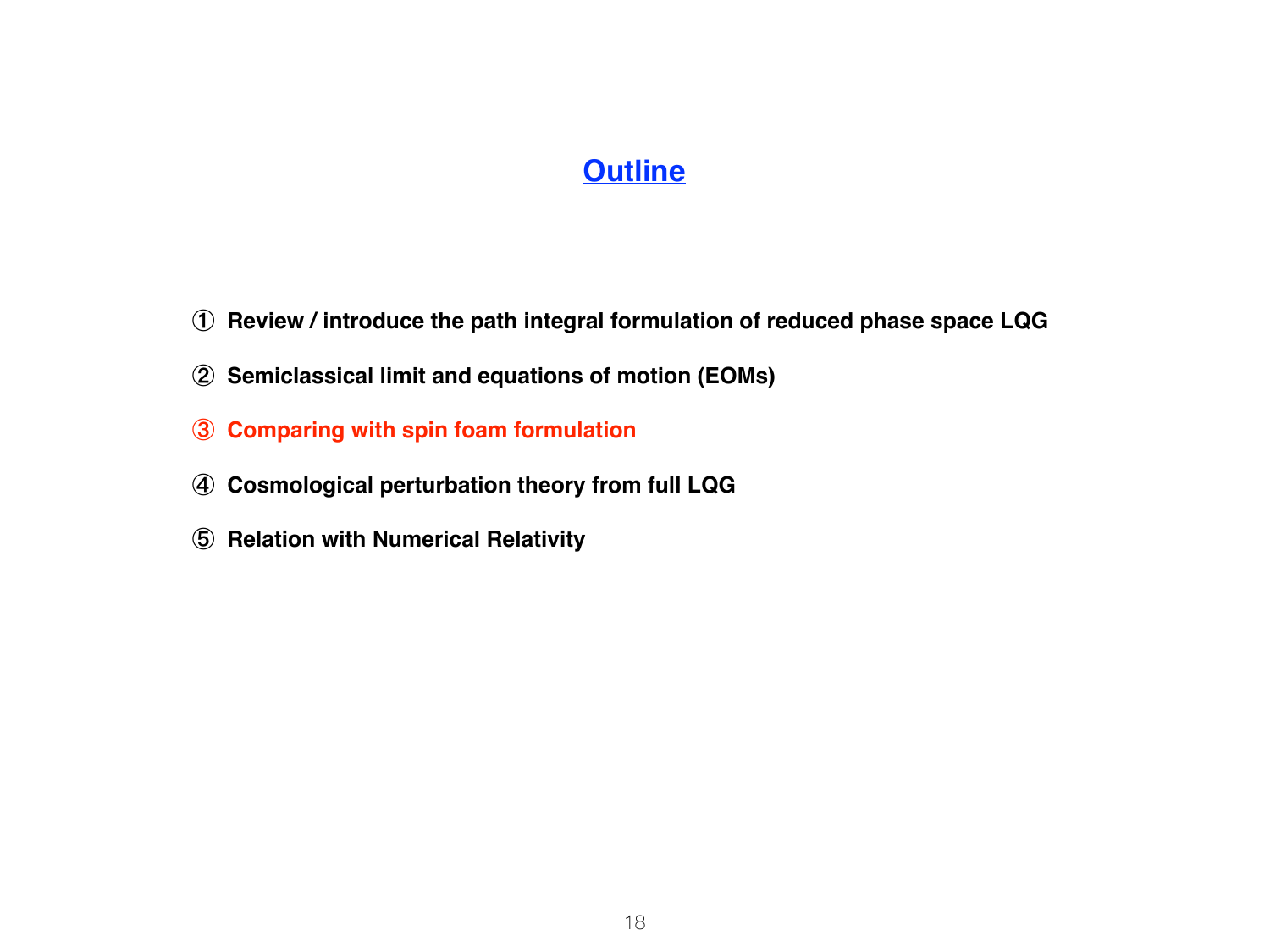### **Comparing with Spin Foam Formulation**

$$
\sum_{j_f,i_e} \prod_{f} A_f(j_f) \prod_e A_e(j_f,i_e) \prod_v A_v(j_f,i_e) \qquad \mathbf{V.S.} \qquad \frac{A_{[g],[g']}}{\|\Psi_{[g]}^t\| \|\Psi_{[g']}^t\|} = \int dh \prod_{i=1}^{N+1} dg_i \nu[g] e^{S[g,h]/t}
$$

#### **Similarities: • Both describe transition amplitudes between LQG spin-network states**

- **• The path integral can be reformulated as hypercubic spin foams Kisielowski and Lewandowski 2018**
- **• Both relates to classical gravity (Regge calculus and gravity-dust theory respectively)**

**Open issues of spin foam formulation:**

| <b>Cosine problem</b>                 | non-unique solution even with the<br>phase space initial condition,<br>different orientations.     |  |
|---------------------------------------|----------------------------------------------------------------------------------------------------|--|
| <b>Flatness problem</b>               | amplitude is dominant by flat<br>spacetime? or large-j limit is not<br>the right limit? not clear. |  |
| <b>Relation with</b><br>canonical LQG | not clear.                                                                                         |  |
| <b>Divergence</b>                     | divergent if no $\Lambda$ .                                                                        |  |
| <b>Unitarity</b>                      | not clear.                                                                                         |  |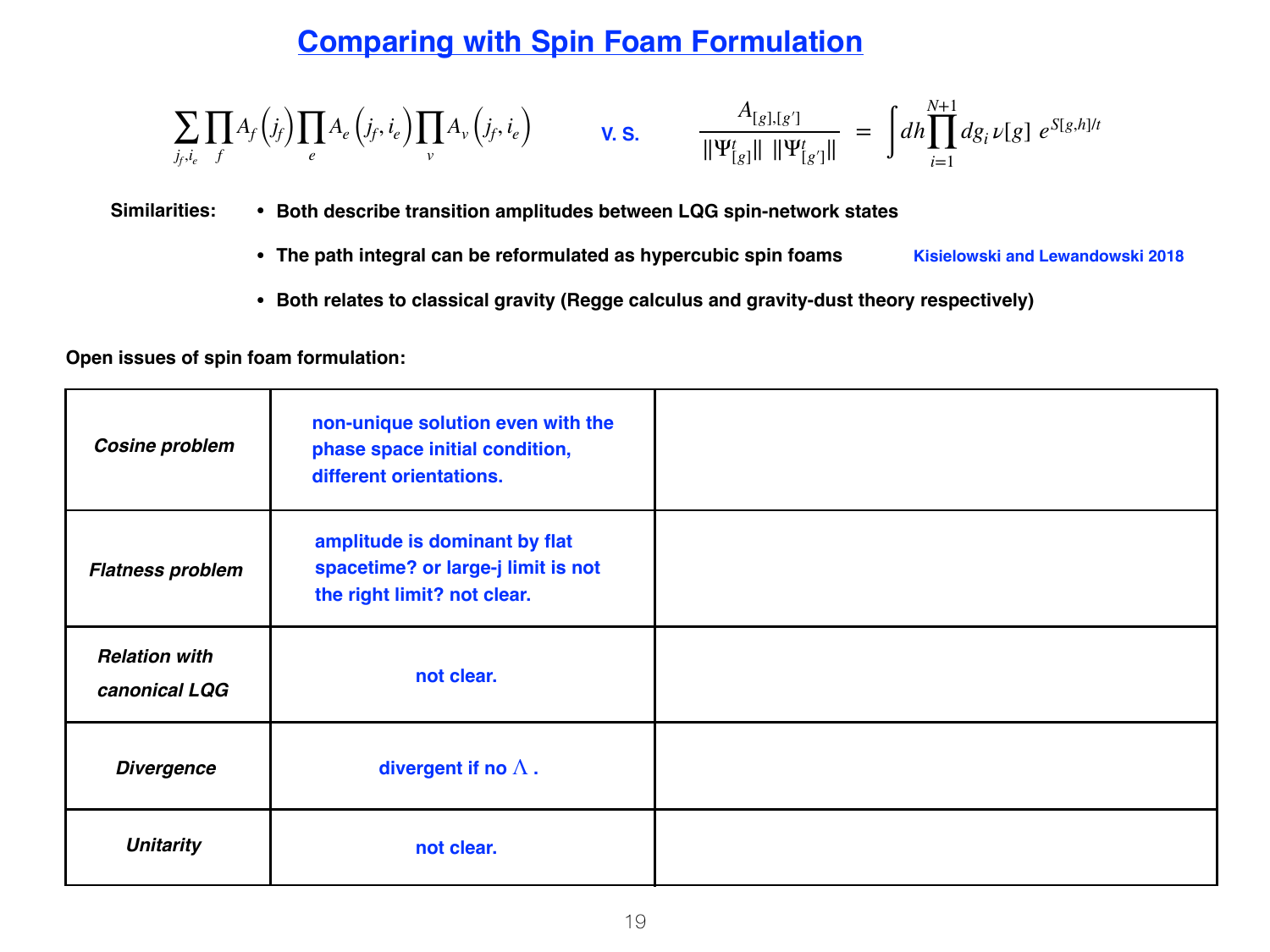### **Comparing with Spin Foam Formulation**

$$
\sum_{j_f,i_e} \prod_{f} A_f(j_f) \prod_e A_e(j_f,i_e) \prod_v A_v(j_f,i_e) \qquad \mathbf{V.S.} \qquad \frac{A_{[g],[g']}}{\|\Psi_{[g]}^t\| \|\Psi_{[g']}^t\|} = \int dh \prod_{i=1}^{N+1} dg_i \nu[g] e^{S[g,h]/t}
$$

#### **Similarities: • Both describe transition amplitudes between LQG spin-network states**

- **• The path integral can be reformulated as hypercubic spin foams Kisielowski and Lewandowski 2012**
- **• Both relates to classical gravity (Regge calculus and gravity-dust theory respectively)**

|  |  |  |  | Open issues of spin foam formulation: |
|--|--|--|--|---------------------------------------|
|--|--|--|--|---------------------------------------|

| <b>Cosine problem</b>                 | non-unique solution even with the<br>phase space initial condition,<br>different orientations.     | Solution is unique determined by a classically allowed<br>initial condition. No cosine (thanks to the time<br>continuous limit). |
|---------------------------------------|----------------------------------------------------------------------------------------------------|----------------------------------------------------------------------------------------------------------------------------------|
| <b>Flatness problem</b>               | amplitude is dominant by flat<br>spacetime? or large-j limit is not<br>the right limit? not clear. | All physically interesting curved spacetimes can be<br>recovered (see below, cosmology and perturbations).                       |
| <b>Relation with</b><br>canonical LQG | not clear.                                                                                         | derived from canonical LQG                                                                                                       |
| <b>Divergence</b>                     | divergent if no $\Lambda$ .                                                                        | equals to unitary transition amplitude, is finite<br>irrelevant to $\Lambda$ .                                                   |
| <b>Unitarity</b>                      | not clear.                                                                                         | equals to unitary transition amplitude                                                                                           |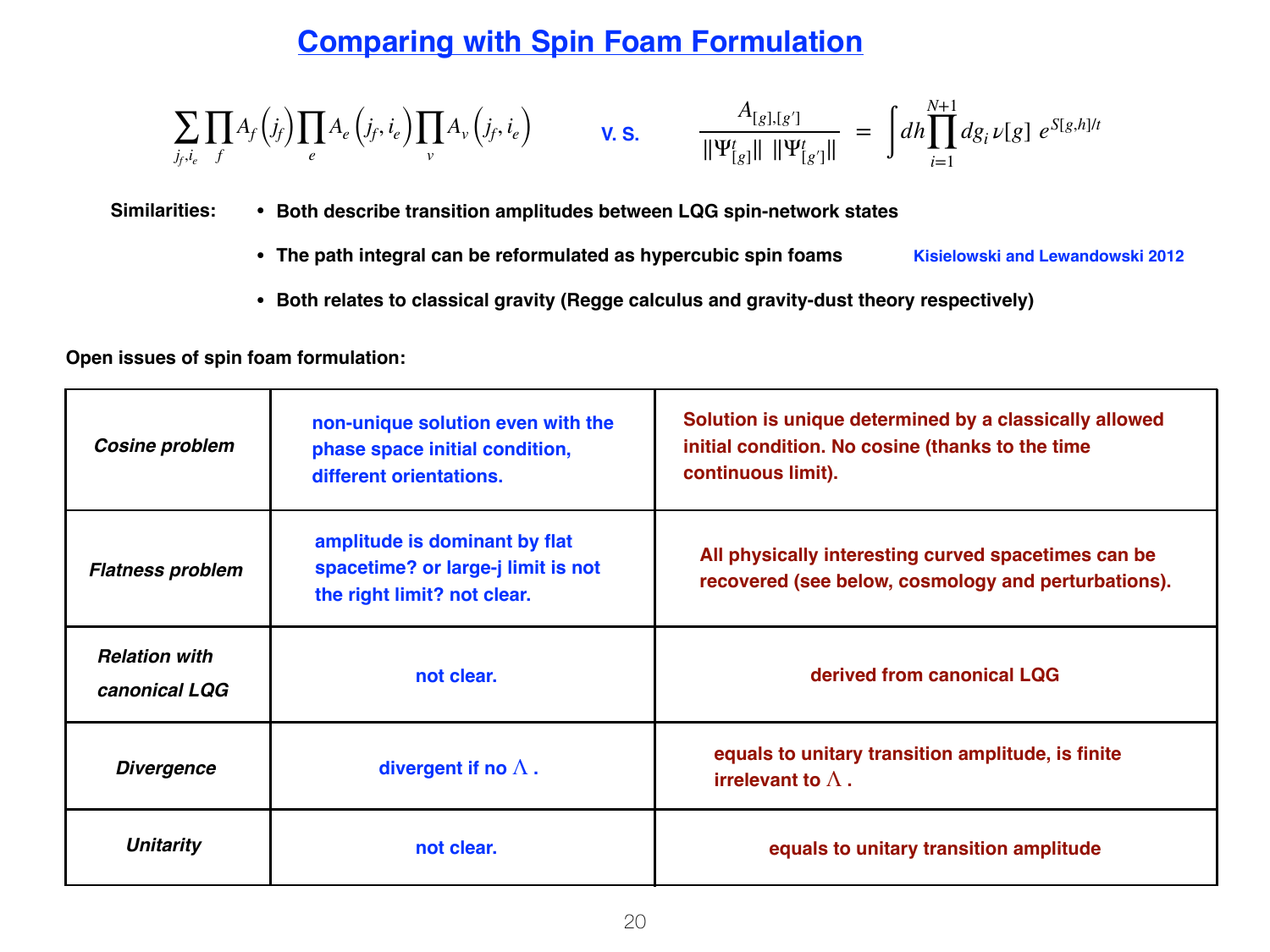### **Comparing with Spin Foam Formulation**

$$
\sum_{j_f, i_e} \prod_{f} A_f(j_f) \prod_{e} A_e(j_f, i_e) \prod_{v} A_v(j_f, i_e)
$$
\n
$$
\mathbf{V. S.} \qquad \frac{A_{[g],[g']}}{\|\Psi_{[g]}^t\| \|\Psi_{[g']}^t\|} = \int dh \prod_{i=1}^{N+1} dg_i \nu[g] e^{S[g,h]/t}
$$
\n
$$
S[g,h] = \sum_{i=0}^{N+1} \sum_{e \in E(\gamma)} \left[ z_{i+1,i}(e)^2 - \frac{1}{2} p_{i+1}(e)^2 - \frac{1}{2} p_i(e)^2 \right] - \frac{ik}{a^2} \sum_{i=1}^{N} \Delta \tau \left[ \frac{\langle \psi_{g_{i+1}}^t | \hat{\mathbf{H}} | \psi_{g_i}^t \rangle}{\langle \psi_{g_{i+1}}^t | \psi_{g_i}^t \rangle} + i \epsilon_{i+1,i} \left( \frac{\Delta \tau}{\hbar} \right) \right]
$$

**Open issues of both formulation:**

| <b>Computational</b> | The complexity grows fast for large j, | Non-polynomial Hamiltonian operator, but |
|----------------------|----------------------------------------|------------------------------------------|
| complexity           | and when number of vertices grows      | perturbative computations are allowed    |
| Lattice              | The definition depends                 | The definition depends on the            |
| dependence           | on the triangulation                   | cubic lattice $\gamma$                   |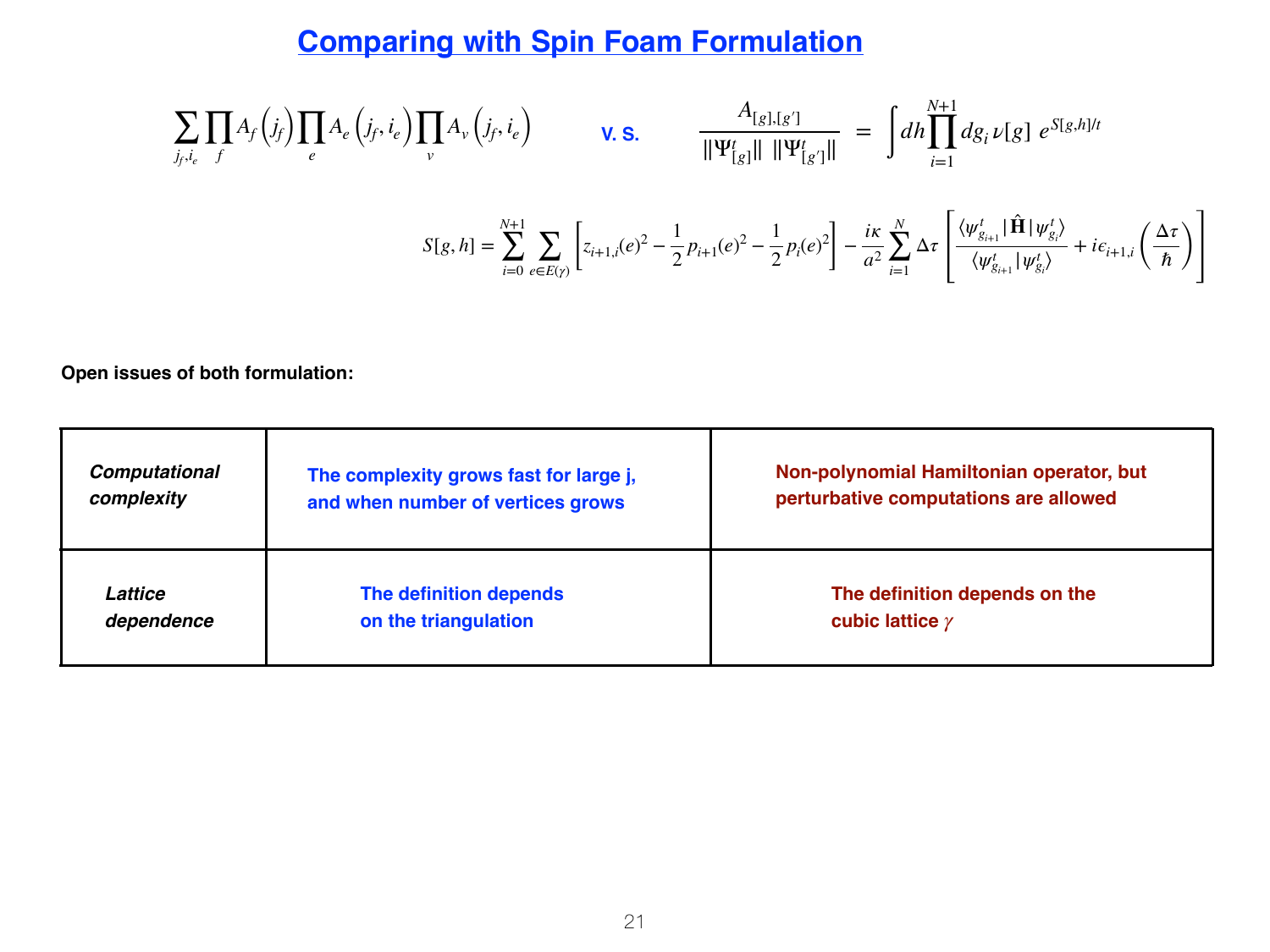#### **Outline**

- **Review / introduce the path integral formulation of reduced phase space LQG**
- **Semiclassical limit and equations of motion (EOMs)**
- **Comparing with spin foam formulation**
- **Cosmological perturbation theory from full LQG**
- **Relation with Numerical Relativity**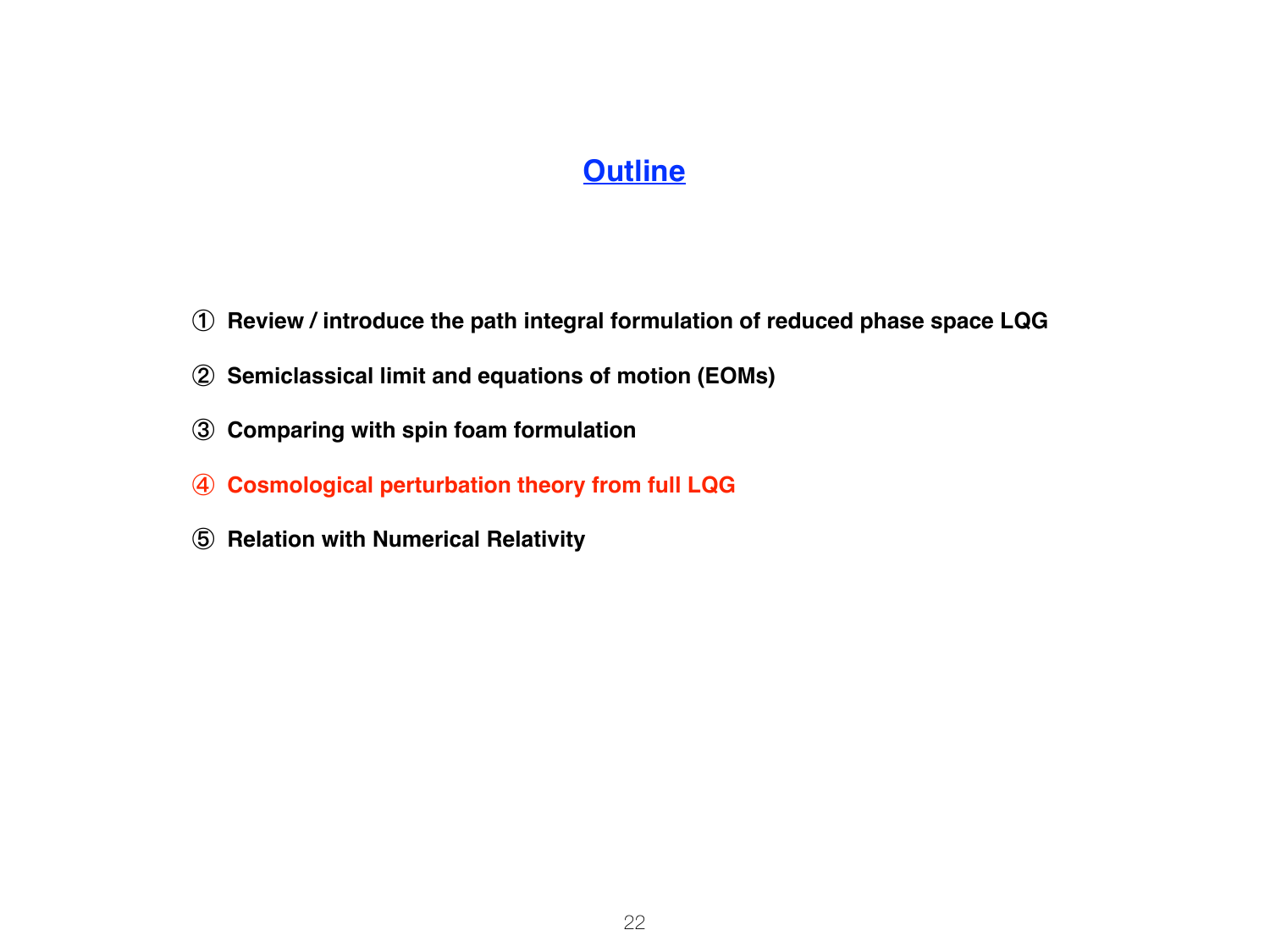#### **Cosmological Perturbation Theory from Full LQG**

**Recall semiclassical EOMs (from the path integral):**

$$
\left(\begin{array}{c}\mathrm{d}\vec{p}(e)/\mathrm{d}\tau\\\mathrm{d}\vec{\theta}(e)/\mathrm{d}\tau\end{array}\right)=\frac{i\kappa}{a^2}\,T^{-1}(p,\theta)\left(\begin{array}{c}\partial\mathbf{H}/\partial\vec{p}(e)\\\partial\mathbf{H}/\partial\vec{\theta}(e)\end{array}\right)\qquad\text{OR}\qquad\frac{\mathrm{d}p^a(e)}{\mathrm{d}\tau}=\left\{p^a(e),\mathbf{H}\right\},\quad\frac{\mathrm{d}\theta^a(e)}{\mathrm{d}\tau}=\left\{\theta^a(e),\mathbf{H}\right\}\qquad\frac{p^a(e);\text{flux}}{e^{\theta^a(e)\tau^a/2}:\text{holonomy}}
$$

**Insert the ansatz of cosmological perturbation theory** 

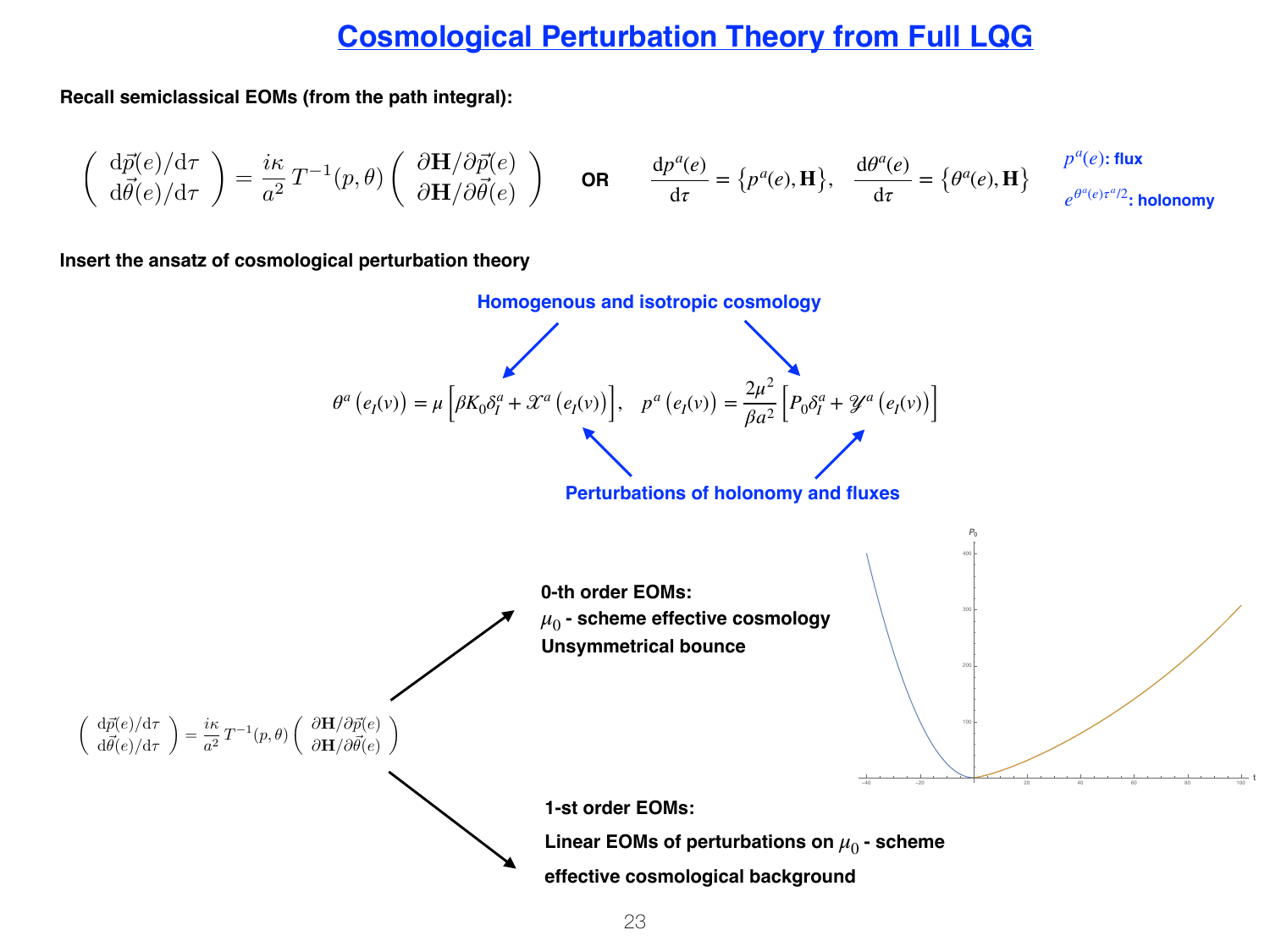#### **Linear EOMs of Cosmological Perturbations**

**Perturbations of fluxes and holonomies** 

$$
V^{\rho}(v) = \left(\mathcal{Y}^a\left(e_I(v)\right), \mathcal{X}^a\left(e_I(v)\right)\right)^T, \quad \rho = 1, \cdots, 18
$$

**Lattice Fourier transformation** 

$$
V^{\rho}(\tau, \vec{\sigma}) = \int_{-\pi/\mu}^{\pi/\mu} \frac{\mathrm{d}^3 k}{(2\pi)^3} e^{i\vec{k}\cdot\vec{\sigma}} V^{\rho}(\tau, \vec{k}), \quad \vec{\sigma} \in (\mu \mathbb{Z})^3
$$

**Integral over 1st Brillouin zone**

$$
|k^i| \leq \frac{\pi}{\mu} \qquad \text{UV cut-off}
$$

**18 linear EOMs of cosmological perturbations:**

$$
\frac{dV^{\rho}(\tau,k)}{d\tau} = \mathbf{U}^{\rho}_{\nu}(\mu,\tau,k) V^{\nu}(\tau,k) \qquad \overrightarrow{k} = (k, 0, 0)
$$

18 × 18 **matrix U**(*μ*, *τ*, *k*) **contains long formulae, will appear at https://github.com/LQG-Florida-Atlantic-University/cos\_pert**

**3 linearized closure conditions (for initial conditions):**

$$
0 = P_0 \left[ \left( V^{15} - V^{18} \right) \sin \left( \beta \mu K_0 \right) - \left( V^{16} + V^{17} \right) \left( \cos \left( \beta \mu K_0 \right) - 1 \right) \right] + \beta K_0 \left[ -i V^1 \sin(k\mu) + V^1 \cos(k\mu) - V^6 \sin \left( \beta \mu K_0 \right) + V^9 \sin \left( \beta \mu K_0 \right) \right]
$$
  
+  $V^7 \cos \left( \beta \mu K_0 \right) + V^8 \cos \left( \beta \mu K_0 \right) - V^1 - V^7 - V^8 \right]$   

$$
0 = P_0 \left[ \cos(k\mu) \left( V^{14} \sin \left( \beta \mu K_0 \right) + V^{13} \cos \left( \beta \mu K_0 \right) - V^{13} \right) - i \sin(k\mu) \left( V^{14} \sin \left( \beta \mu K_0 \right) + V^{13} \cos \left( \beta \mu K_0 \right) - V^{13} \right) - V^{17} \sin \left( \beta \mu K_0 \right) + V^{18} \cos \left( \beta \mu K_0 \right) - V^{18} \right]
$$
  
+  $\beta K_0 \left[ i V^5 \sin(k\mu) \sin \left( \beta \mu K_0 \right) - \cos(k\mu) \left( V^5 \sin \left( \beta \mu K_0 \right) + V^4 \cos \left( \beta \mu K_0 \right) \right) + \left( -V^9 + i V^4 \sin(k\mu) \right) \cos \left( \beta \mu K_0 \right) + V^8 \sin \left( \beta \mu K_0 \right) + V^4 + V^9 \right]$   

$$
0 = P_0 \left[ -\cos(k\mu) \left( V^{13} \sin \left( \beta \mu K_0 \right) - V^{14} \left( \cos \left( \beta \mu K_0 \right) - 1 \right) \right) + i \sin(k\mu) \left( V^{13} \sin \left( \beta \mu K_0 \right) - V^{14} \cos \left( \beta \mu K_0 \right) + V^{14} \right) + V^{16} \sin \left( \beta \mu K_0 \right) + V^{15} \cos \left( \beta \mu K_0 \right) - V^{15} \right]
$$
  
+  $\beta K$ 

#### **EOMs and closure conditions are solved numerically.**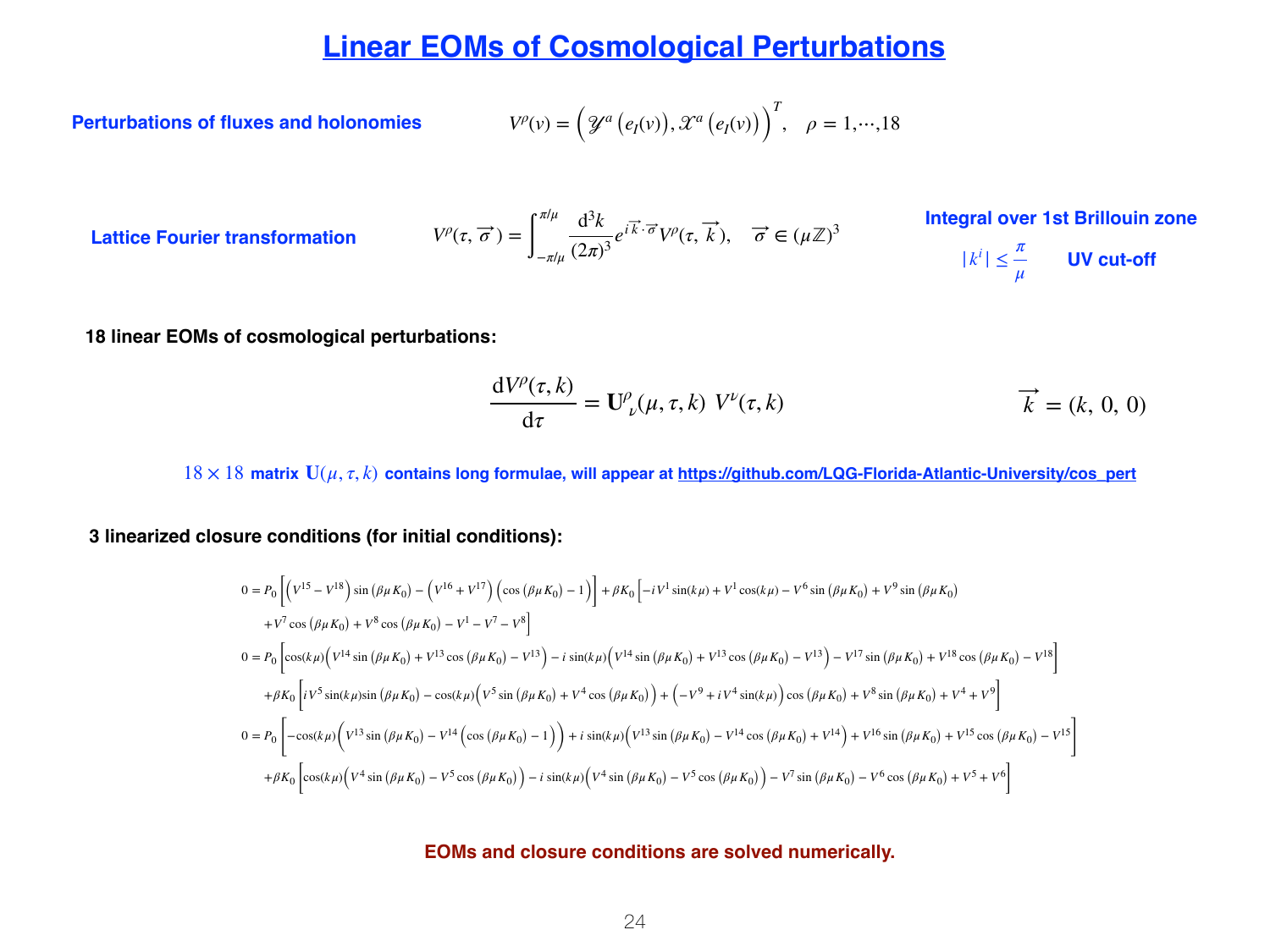#### **Continuum Limit of Cosmological Perturbations**

*18 linear EOMs of cosmological perturbations:* 

$$
\frac{\mathrm{d}V^{\rho}(\tau,k)}{\mathrm{d}\tau} = \mathbf{U}^{\rho}_{\nu}(\mu,\tau,k) V^{\nu}(\tau,k) , \qquad \mu \to 0
$$

**3 linearized closure conditions** *μ* → 0 **reduces to linearized Gauss constraint**

3-metric perturbations: 
$$
q_{IJ}(\tau,k) = P_0(\tau)\delta_{IJ} + \delta h_{IJ}(\tau,k) \qquad \delta h_{IJ} = \begin{pmatrix} -V^1 + V^2 + V^3 & -V^4 - V^7 & -V^5 - V^8 \\ -V^4 - V^7 & V^1 - V^2 + V^3 & -V^6 - V^9 \\ -V^5 - V^8 & -V^6 - V^9 & V^1 + V^2 - V^3 \end{pmatrix}.
$$

 $SVT$  decomposition:

$$
\delta h_{IJ} = P_0 \left( 2\psi \delta_{IJ} + 2\partial_I \partial_J E + 2\partial_{(I} \mathcal{F}_{J)} + h_{IJ}^T \right) \qquad \delta N_I = \sqrt{P_0} (\partial_I B + S_I)
$$

Scalar modes: (conformal time 
$$
\eta
$$
)

$$
2\mathcal{H}(\eta)\frac{d\psi(\eta,k)}{d\eta} + \frac{d^2\psi(\eta,k)}{d\eta^2} = 0
$$
  

$$
\frac{d^2E(\eta,k)}{d\eta^2} + 2\mathcal{H}(\eta)\frac{dE(\eta,k)}{d\eta} - \alpha\mathcal{H}(\eta)B(\eta,k) - \psi(\eta,k) = 0
$$

**Vector modes:** 

$$
2\mathcal{H}(\eta)\frac{\mathrm{d}\partial_{(I}\mathcal{F}_{J)}(\eta,k)}{\mathrm{d}\eta}+\frac{\mathrm{d}\partial_{(I}\mathcal{F}_{J)}(\eta,k)}{\mathrm{d}\eta^2}-\alpha\mathcal{H}(\eta)\partial_{(I}S_{J)}(\eta,k)=0
$$

**Tensor modes:** 

$$
k^{2}h_{IJ}^{T}(\eta, k) + 2\mathcal{H}\frac{\mathrm{d}h_{IJ}^{T}(\eta, k)}{\mathrm{d}\eta} + \frac{\mathrm{d}^{2}h_{IJ}^{T}(\eta, k)}{\mathrm{d}\eta^{2}} = 0
$$

**We obtain gravitons as spin-2 particles emergent from full LQG**

**Reproduce the classical gauge invariant cosmological perturbation theory in [Giesel, Hofmann, Thiemann, and Winkler 2007], when**  $\alpha = 1$  (Brown-Kuchar dust)

> **Note: Warsaw's Hamiltonian by Alesci, Assanioussi, Lewandowski, and Makinen seems not good in the continuum limit**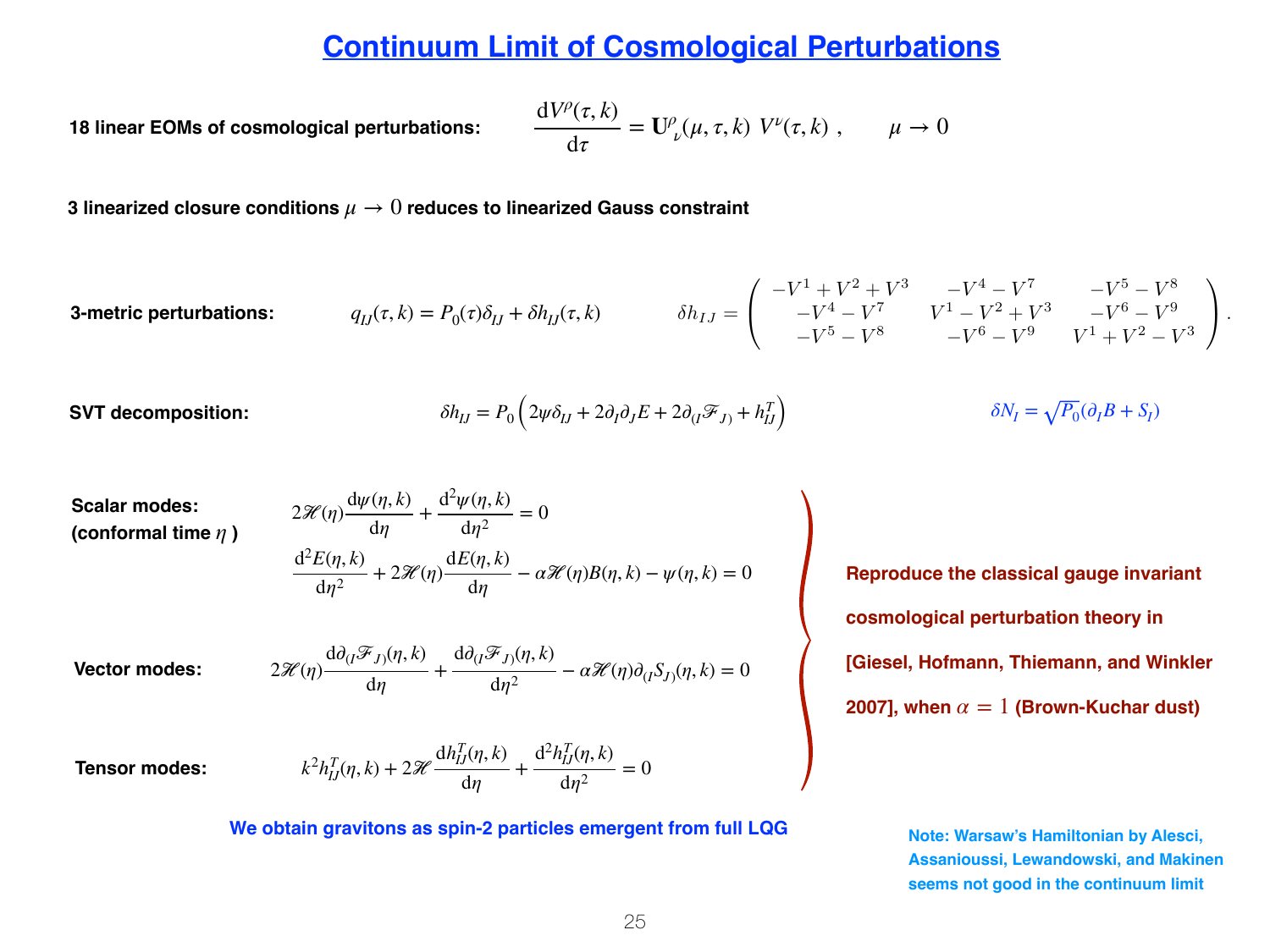#### **Linear EOMs of Cosmological Perturbations**



**Tensor modes:** Late time  $K_0(\tau) \to 0$  dispersion relation  $(\Lambda \to 0)$ 

$$
\omega^2 = \frac{\sin^2(k\mu)\left((\beta^2 + 1)\cos(k\mu) - \beta^2\right)}{\mu^2} = k^2 \left[1 - \frac{1}{6}\mu^2 k^2 \left(3\beta^2 + 5\right) + O\left(\mu^3\right)\right]
$$

**Dapor and Liegener 2020 Vector modes are interfered by tensor modes at the discrete level Interference disappears at the Lattice continuum limit**  $\mu \rightarrow 0$ 

**Same as the one obtained by**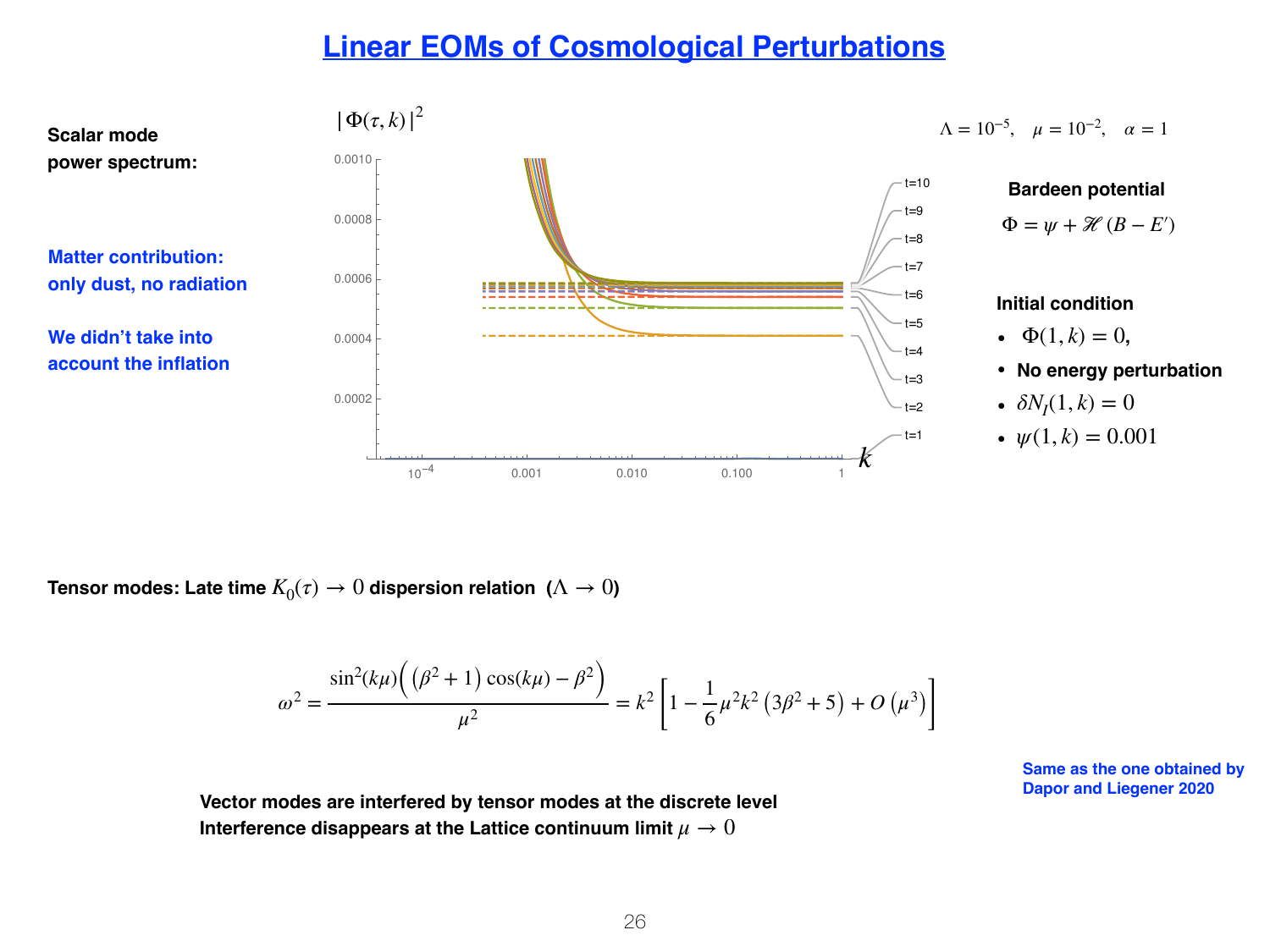#### **Outline**

- **Review / introduce the path integral formulation of reduced phase space LQG**
- **Semiclassical limit and equations of motion (EOMs)**
- **Comparing with spin foam formulation**
- **Cosmological perturbation theory from full LQG**
- **Relation with Numerical Relativity**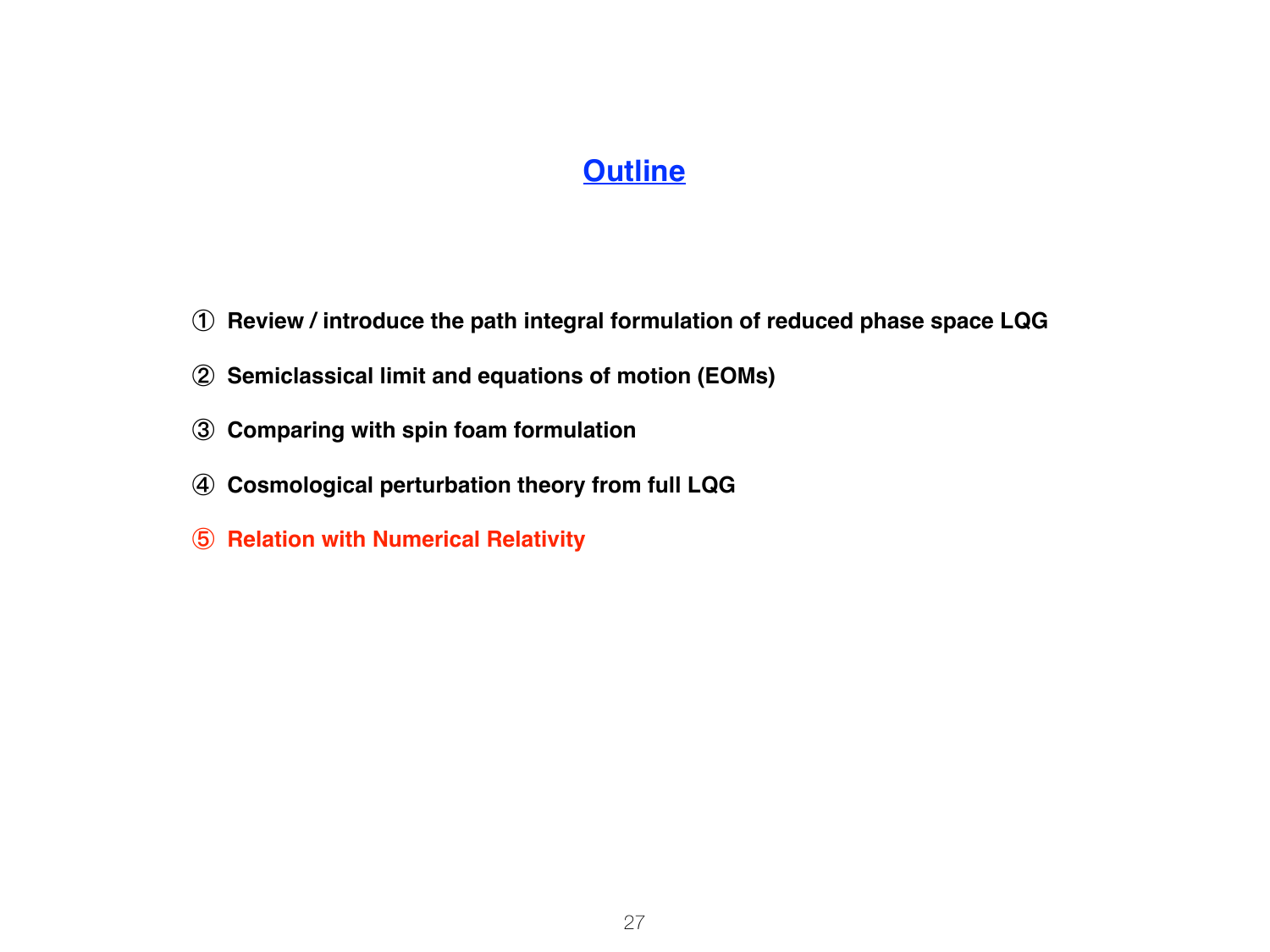### **Relation to Numerical Relativity**



- **• Semiclassical EOMs of the full LQG is of the same type as it has been studied in Numerical Relativity.**
- **• Given various initial data, numerical methods can create spacetimes from semiclassical LQG.**

**We have made a C++ package for numerically evolving the full EOMs, and run various tests for codes.**





**Revisit homogeneous isotropic cosmology**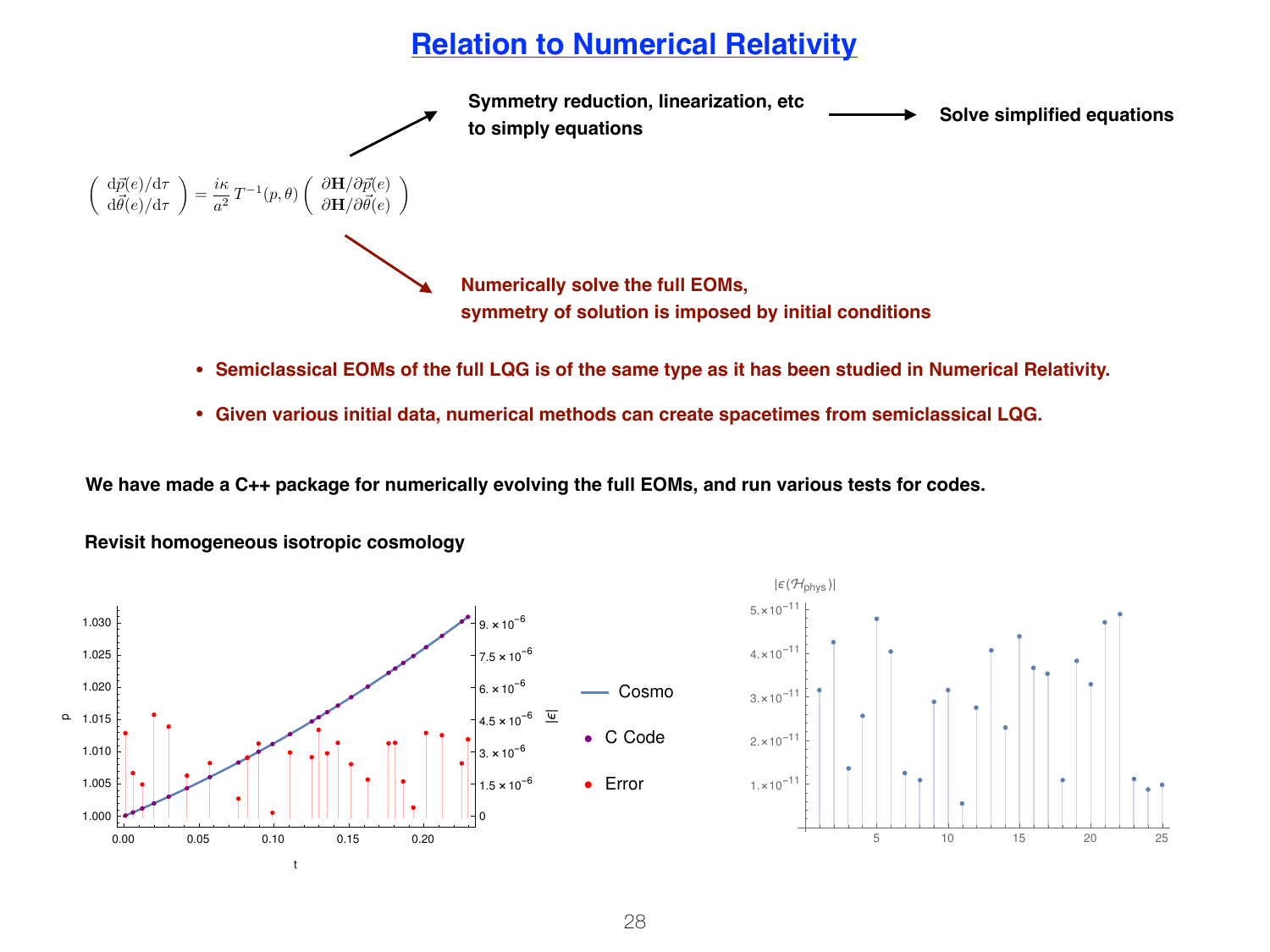### **Conclusion**

**• We have present a new path integral formulation of LQG transition amplitude**

$$
\frac{A_{[g],[g']}}{\|\Psi^t_{[g]}\| \|\Psi^t_{[g']}\|} = \int dh \prod_{i=1}^{N+1} dg_i \nu[g] e^{S[g,h]/t}
$$

- **• Semiclassical limit reproduces the classical gravity-dust theory on the continuum**
- **• Comparing with spin foam formulation, the new formulation has advantages including finiteness, unitarity, relation with canonical LQG, and absence of cosine and flatness problems**
- **• Derive cosmological perturbation theory from the full LQG theory: scalar, vector, tensor modes**

**Scalar modes: power spectrum**

**Tensor modes: graviton as spin-2 excitations from LQG**

**• Semiclassical dynamics of full LQG relates to Numerical Relativity**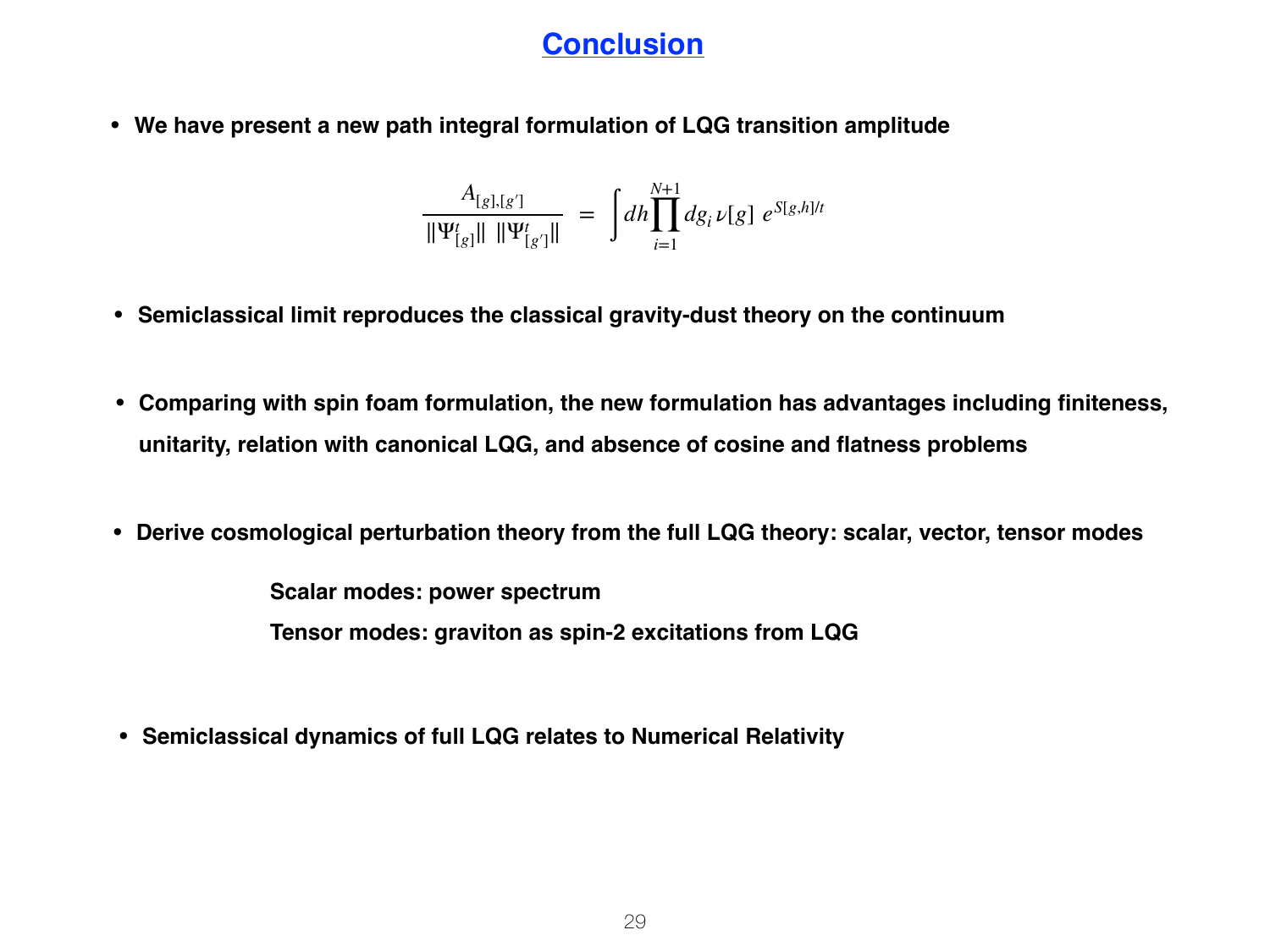#### **Outlook**

**• Computation of LQG transition amplitude: matrix elements / expectation values of Hamiltonian.**

$$
\frac{A_{[g],[g']}}{\|\Psi^t_{[g]}\| \|\Psi^t_{[g']}\|} = \int dh \prod_{i=1}^{N+1} dg_i \nu[g] e^{S[g,h]/t}
$$

$$
S[g,h] = \sum_{i=0}^{N+1} \sum_{e \in E(\gamma)} \left[ z_{i+1,i}(e)^2 - \frac{1}{2} p_{i+1}(e)^2 - \frac{1}{2} p_i(e)^2 \right] - \frac{i\kappa}{a^2} \sum_{i=1}^N \Delta \tau \left[ \frac{\langle \psi_{g_{i+1}}^t | \hat{\mathbf{H}} | \psi_{g_i}^t \rangle}{\langle \psi_{g_{i+1}}^t | \psi_{g_i}^t \rangle} + i \epsilon_{i+1,i} \left( \frac{\Delta \tau}{\hbar} \right) \right]
$$

- **• Behavior of lattice refinement at quantum level.**
- **• Cosmological perturbation theory with inflaton, and phenomenology.**
- **• Other semiclassical spacetimes using numerical solutions: Black holes and other generic spacetimes**
- Cosmological perturbation theory from  $\bar{\mu}$  scheme LQG effective dynamics MH and H. Liu 2019